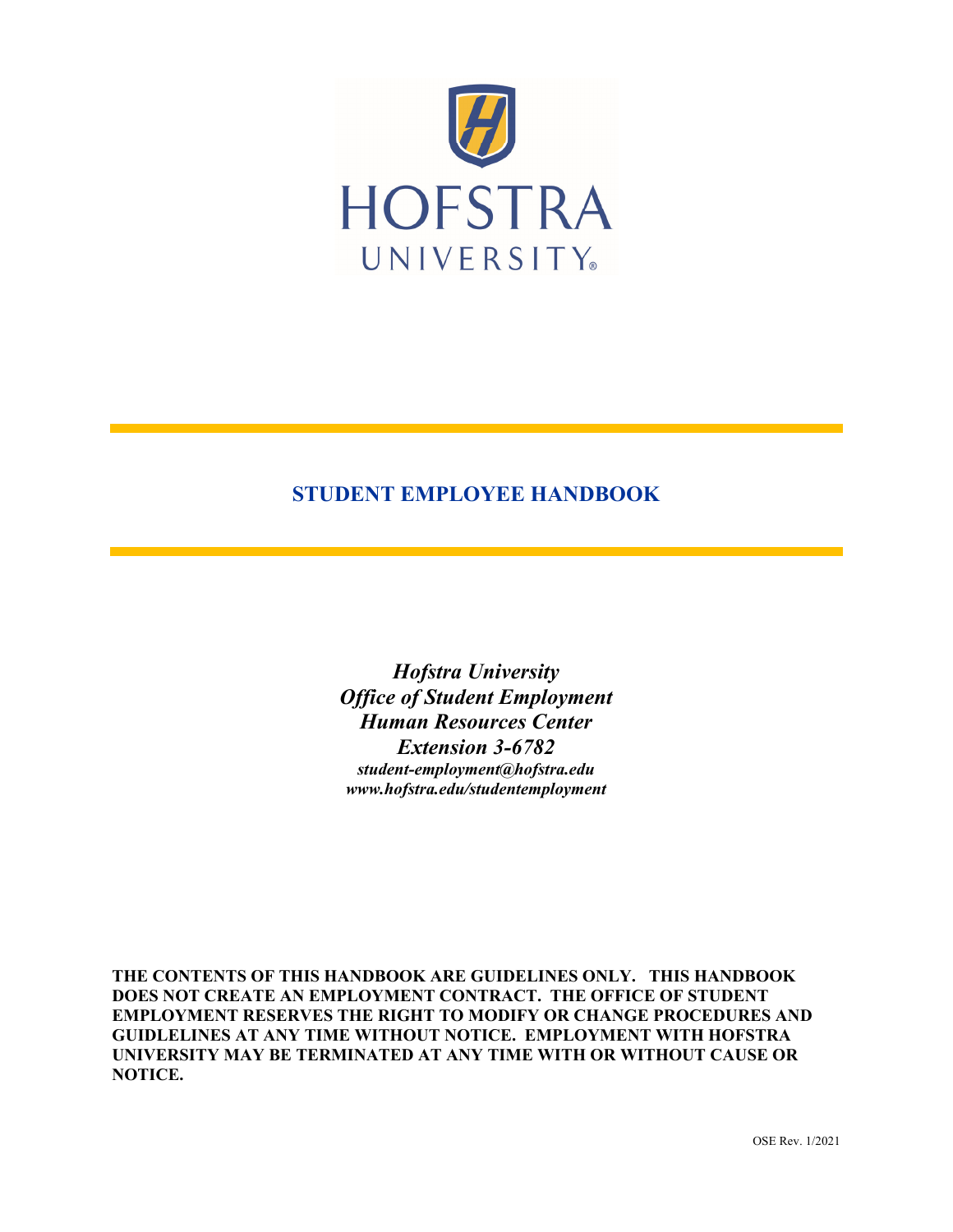# **Table of Contents**

| <b>GENERAL STUDENT EMPLOYMENT INFORMATION  1</b>                                                                                                                                                                                                                                                                                                                                                                                                                     |  |
|----------------------------------------------------------------------------------------------------------------------------------------------------------------------------------------------------------------------------------------------------------------------------------------------------------------------------------------------------------------------------------------------------------------------------------------------------------------------|--|
|                                                                                                                                                                                                                                                                                                                                                                                                                                                                      |  |
|                                                                                                                                                                                                                                                                                                                                                                                                                                                                      |  |
| $\label{def:confl} \text{Confidentiality} \,\, \ldots \,\, \ldots \,\, \ldots \,\, \ldots \,\, \ldots \,\, \ldots \,\, \ldots \,\, \ldots \,\, \ldots \,\, \ldots \,\, \ldots \,\, \ldots \,\, \ldots \,\, \ldots \,\, \ldots \,\, \ldots \,\, \ldots \,\, \ldots \,\, \ldots \,\, \ldots \,\, \ldots \,\, \ldots \,\, \ldots \,\, \ldots \,\, \ldots \,\, \ldots \,\, \ldots \,\, \ldots \,\, \ldots \,\, \ldots \,\, \ldots \,\, \ldots \,\, \ldots \,\, \ldots \$ |  |
|                                                                                                                                                                                                                                                                                                                                                                                                                                                                      |  |
|                                                                                                                                                                                                                                                                                                                                                                                                                                                                      |  |
|                                                                                                                                                                                                                                                                                                                                                                                                                                                                      |  |
|                                                                                                                                                                                                                                                                                                                                                                                                                                                                      |  |
|                                                                                                                                                                                                                                                                                                                                                                                                                                                                      |  |
|                                                                                                                                                                                                                                                                                                                                                                                                                                                                      |  |
|                                                                                                                                                                                                                                                                                                                                                                                                                                                                      |  |
|                                                                                                                                                                                                                                                                                                                                                                                                                                                                      |  |
|                                                                                                                                                                                                                                                                                                                                                                                                                                                                      |  |
|                                                                                                                                                                                                                                                                                                                                                                                                                                                                      |  |
|                                                                                                                                                                                                                                                                                                                                                                                                                                                                      |  |
|                                                                                                                                                                                                                                                                                                                                                                                                                                                                      |  |
|                                                                                                                                                                                                                                                                                                                                                                                                                                                                      |  |
|                                                                                                                                                                                                                                                                                                                                                                                                                                                                      |  |
|                                                                                                                                                                                                                                                                                                                                                                                                                                                                      |  |
|                                                                                                                                                                                                                                                                                                                                                                                                                                                                      |  |
|                                                                                                                                                                                                                                                                                                                                                                                                                                                                      |  |
|                                                                                                                                                                                                                                                                                                                                                                                                                                                                      |  |
|                                                                                                                                                                                                                                                                                                                                                                                                                                                                      |  |
|                                                                                                                                                                                                                                                                                                                                                                                                                                                                      |  |
| ONCE THE JOB IS YOURS: WHAT YOUR MANAGER EXPECTS 9                                                                                                                                                                                                                                                                                                                                                                                                                   |  |
|                                                                                                                                                                                                                                                                                                                                                                                                                                                                      |  |
|                                                                                                                                                                                                                                                                                                                                                                                                                                                                      |  |
|                                                                                                                                                                                                                                                                                                                                                                                                                                                                      |  |
|                                                                                                                                                                                                                                                                                                                                                                                                                                                                      |  |
|                                                                                                                                                                                                                                                                                                                                                                                                                                                                      |  |
|                                                                                                                                                                                                                                                                                                                                                                                                                                                                      |  |
| ONCE THE JOB IS YOURS: WHAT YOU CAN EXPECT 11                                                                                                                                                                                                                                                                                                                                                                                                                        |  |
|                                                                                                                                                                                                                                                                                                                                                                                                                                                                      |  |
|                                                                                                                                                                                                                                                                                                                                                                                                                                                                      |  |
|                                                                                                                                                                                                                                                                                                                                                                                                                                                                      |  |
|                                                                                                                                                                                                                                                                                                                                                                                                                                                                      |  |
|                                                                                                                                                                                                                                                                                                                                                                                                                                                                      |  |
|                                                                                                                                                                                                                                                                                                                                                                                                                                                                      |  |
| IF YOU LEAVE THE JOB BEFORE END OF AY/SUMMER 12                                                                                                                                                                                                                                                                                                                                                                                                                      |  |
| WORK WEEK / HOURS / NUMBER OF JOBS PERMITTED 13                                                                                                                                                                                                                                                                                                                                                                                                                      |  |
|                                                                                                                                                                                                                                                                                                                                                                                                                                                                      |  |
|                                                                                                                                                                                                                                                                                                                                                                                                                                                                      |  |
|                                                                                                                                                                                                                                                                                                                                                                                                                                                                      |  |
|                                                                                                                                                                                                                                                                                                                                                                                                                                                                      |  |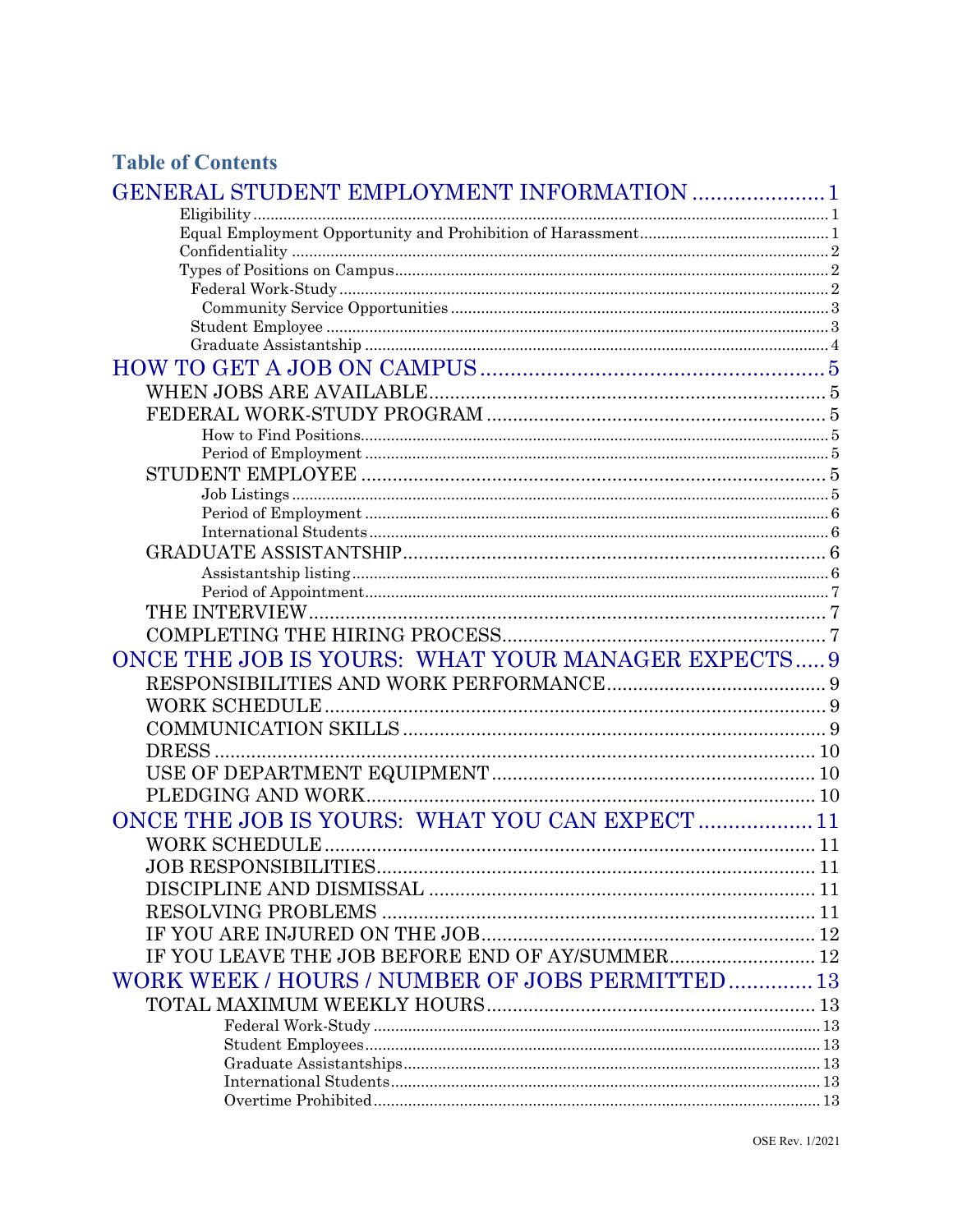| Calculating Weekly Hours When You Hold a Second Position Error! Bookmark not  |    |
|-------------------------------------------------------------------------------|----|
| defined.                                                                      |    |
|                                                                               |    |
|                                                                               |    |
| UNIVERSITY PENSION PLAN ELECTIVE DEFERAL16                                    |    |
|                                                                               |    |
|                                                                               |    |
|                                                                               |    |
|                                                                               |    |
|                                                                               |    |
|                                                                               |    |
|                                                                               |    |
|                                                                               |    |
|                                                                               |    |
|                                                                               |    |
|                                                                               |    |
| <b>APPENDIX</b>                                                               |    |
| FREQUENTLY ASKED QUESTIONS CONCERNING UNDERGRADUATE                           |    |
|                                                                               |    |
| FREQUENTLY ASKED QUESTIONS CONCERNING FEDERAL WORK-                           |    |
| STUDY                                                                         | 21 |
| FREQUENTLY ASKED QUESTIONS CONCERNING EMPLOYMENT OF                           |    |
|                                                                               |    |
|                                                                               |    |
|                                                                               |    |
|                                                                               |    |
|                                                                               |    |
|                                                                               |    |
|                                                                               |    |
| Resident Assistants, Mentors, Orientation Leaders, Welcome Week Coordinators, |    |
|                                                                               |    |
| STUDENT EMPLOYMENT-QUICK REFERENCE SHEET  27                                  |    |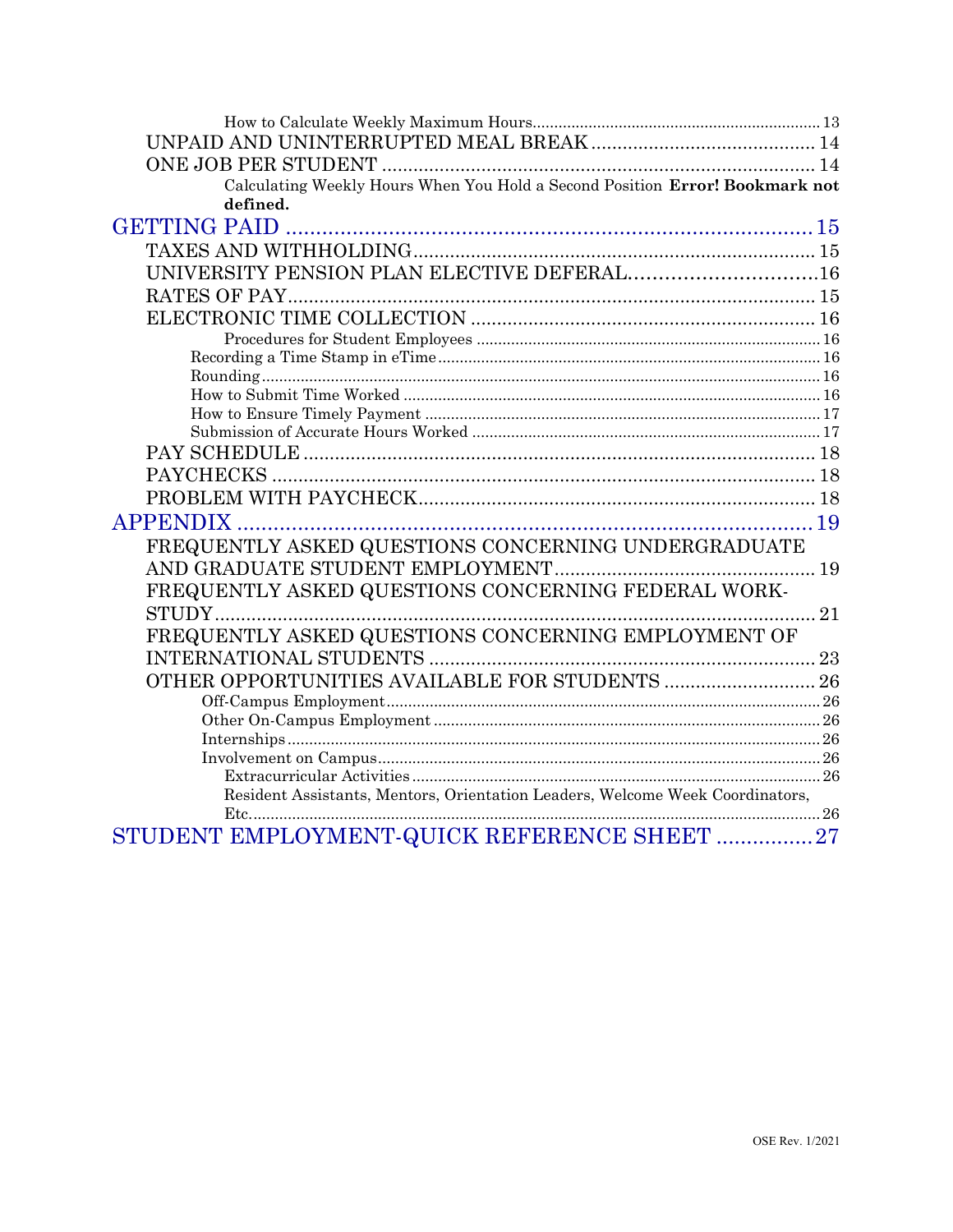# **GENERAL STUDENT EMPLOYMENT INFORMATION**

The Student Employee Handbook has been written as an overview of working as a student employee while attending classes. The Office of Student Employment has provided a variety of student employment options for students throughout their years at the University. Through part-time student employment, students have the opportunity to enrich and enhance their academic experiences by applying learned skills and theories in a practical setting, while earning income to assist with college expenses.

We hope you find the information helpful. Please contact our office if we can be of any further assistance to you in your job search.

# *Eligibility*

i<br>Li

To be eligible for student employment, students must be matriculated, in good standing and enrolled for at least half-time semester hours at Hofstra University (undergraduate students-6 credits; graduate students: 4.5 credits<sup>1</sup>). F-1 international students must be enrolled as full-time students.

At the time of graduation from the University, all student employees become ineligible for further employment as a student employee, unless they have been accepted as a student in a Hofstra University graduate program for the following semester.

#### *Equal Employment Opportunity and Prohibition of Harassment*

Hofstra University is committed to extending equal opportunity to all qualified individuals without regard to race, color, religion, sex, sexual orientation, gender identity or expression, age, national or ethnic origin, physical or mental disability, marital or veteran status in employment and in the conduct and operation of Hofstra University's educational programs and activities, including admissions, scholarship and loan programs and athletic and other school administered programs. This statement of nondiscrimination is in compliance with Title VI and Title VII of the Civil Rights Act of 1964, Title IX of the Education Amendments of 1972, Section 504 of the Rehabilitation Act of 1973, the Americans with Disabilities Act Amendments Act, the Age Discrimination Act and other applicable federal, state and local laws and regulations relating to nondiscrimination ("Equal Opportunity Laws"). The Equal Rights and Opportunity Officer is the University's official responsible for coordinating its adherence to Equal Opportunity Laws. Questions or concerns regarding any of these laws or other aspects of Hofstra's Equal Opportunity Statement should be directed to the Equal Rights and Opportunity Officer at EROO@hofstra.edu, (516) 463-7310, C/O Office of Legal Affairs and General Counsel, 101 Hofstra University, Hempstead, NY 11549. Students may also contact the Associate Dean of Students at DeanofStudents@Hofstra.edu, 516-463-6913, 243 Student Center, Hempstead, NY 11549 or Services for Students with Disabilities, (516) 463-7075, 212 Memorial Hall, as appropriate.

The entire Hofstra University Harassment Policy, which is applicable to students and which sets forth the

 1 Graduate students who are not registered for credits but who are maintaining matriculation may also be eligible to work as student employees. Contact student employment or the University Provost's office for more information.<br>Page | 1 **Handbook for Hofstra Student Employees** OSE Rev. 1/2021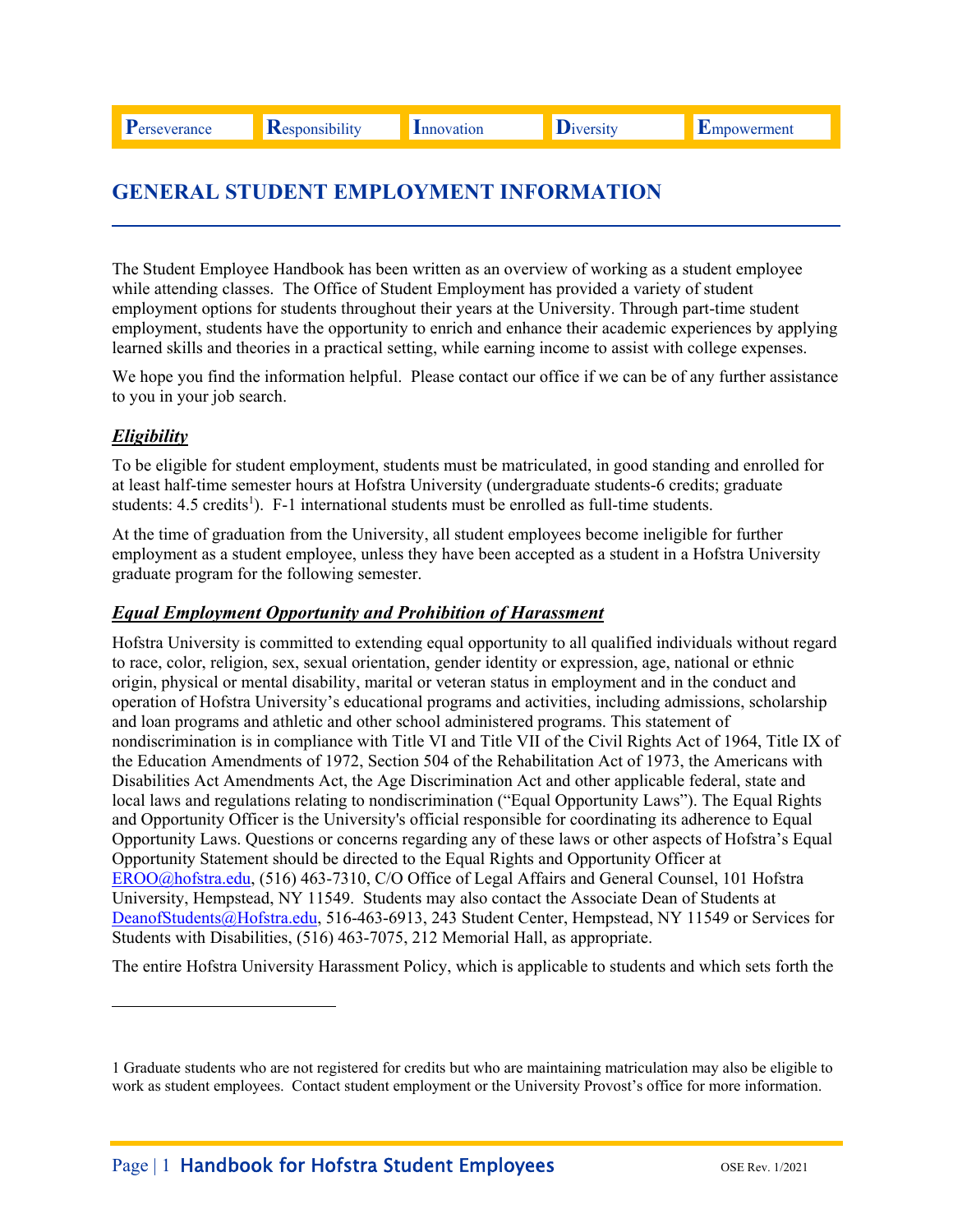Harassment Complaint Procedure, may be found online at http://www.hofstra.edu/pdf/faculty/senate/senate\_fps\_43.pdf.

# *Confidentiality*

Student workers may be given access or may be exposed to confidential material or information when required in order to perform their jobs. Examples of confidential information may include—but are not limited to—financial information about the University or a student thereof; nonpublic information about department initiatives; personal data regarding University students or employees; and student educational records.

You must maintain the confidentiality of all information learned in connection with your student employment at Hofstra University. You may not use such information for any purpose other than to perform your job.

The University maintains compliance with the Family Educational Rights and Privacy Act ("FERPA"), which generally prohibits the University from disclosing any information from student education records to anyone without the written consent of the student. Under no circumstances are student employees permitted to release any personal, financial or academic information concerning a University student or employee to anyone. Refer any such requests to your manager.

As part of the payroll paperwork process in the Office of Student Employment, student workers agree to abide by Hofstra's Confidentiality Agreement and Security and the Family Educational Rights and Privacy Act policies before they begin working for Hofstra University. The full policies are set forth at http://www.hofstra.edu/pdf/confidentiality\_security.pdf and

http://www.hofstra.edu/StudentAffairs/StudentServices/AcademicRecords/acdrec\_ferpa.html, respectively.

# *Types of Positions on Campus*

On-campus positions are as varied as the different offices and departments that service the University. Working in the Library, the Residential Life Office or the Recreation Center may be of interest to you. You may also be interested in Student Financial Services, the Political Science Department, or the Student Activities Office. Many of the student positions available on campus involve general office duties. Typically students answer phones, assist with filing, use copying machines, sit at reception desks, assist with mailings, and act as messengers between offices. Some positions require customer service skills; others require familiarity with computers. Some students work as front desk security for the residence halls or as safety patrols around campus. Other positions include lifeguards, sports referees, child care providers, and tutors.

There are several student job categories on campus -- Federal Work-Study, Student Employee and Graduate Assistantship. These categories are outlined below and will be referred to in other parts of this handbook.

# *Federal Work-Study*

Federal Work Study is a form of financial aid where you become eligible to earn your grant award through a job. Federal Work Study positions are real jobs with real responsibilities where you are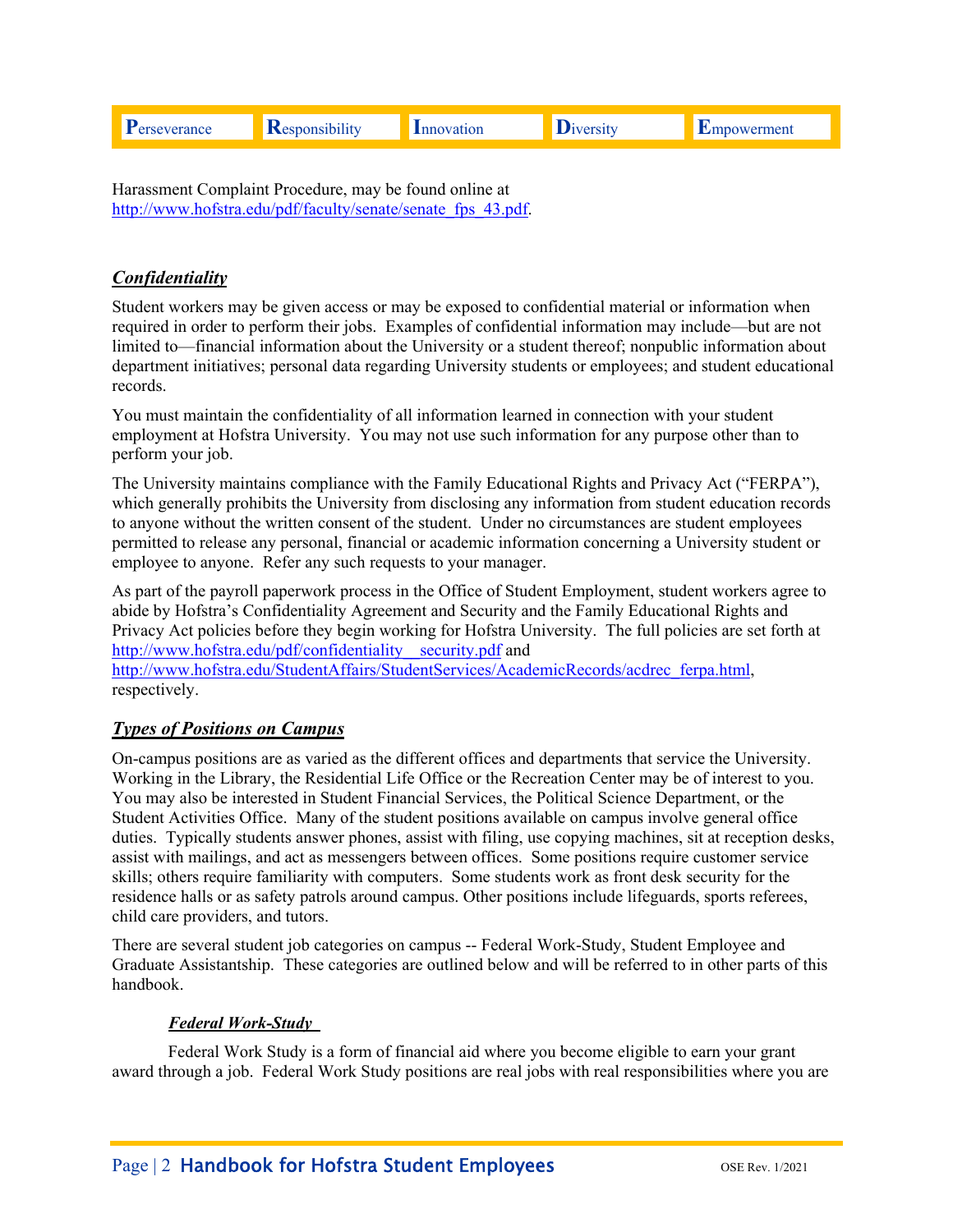| ance | $\cdots$<br>N | 10n | rmeni |
|------|---------------|-----|-------|
|      |               |     |       |

paid an hourly wage to work, not to study.

Students eligible for Federal Work-Study ("FWS") are those who have applied for financial aid and been awarded a Federal Work-Study Grant. Eligibility for FWS is based on financial need, as determined by Hofstra Student Financial Services, and on information from the student's filed FAFSA (Free Application for Federal Student Aid). Students interested in becoming eligible for FWS positions should file the FAFSA form in the spring prior to the summer or academic year they want to work. The form is available online and at the Office of Student Financial Services on the second floor of Memorial Hall. This form must be filed for *each year* a student seeks eligibility. Renewal is not automatic.

International students may not hold FWS positions.

See the section below entitled "Total Maximum Weekly Hours" for scheduling prohibitions for FWS positions, which are different from other student employment positions.

#### **Community Service Opportunities**

FWS jobs may be on or off-campus. Hofstra University encourages those students eligible for FWS to take advantage of employment offering community service opportunities. These jobs are available both on campus and in the local community. Off-campus FWS jobs may be with federal, state, or local public agencies or private nonprofit organizations and must be in the public interest.

We offer multiple community service opportunities through our FWS program both on and off campus. Examples may include positions with the Child Care Institute, the Business Development Center, the Hofstra Museum, tutoring positions at local libraries and school districts, positions that provide support to students with disabilities, or positions at local museums. Contact us for more information.

#### *Student Employee*

i<br>Li

All matriculated Hofstra students in good standing and enrolled in at least half-time semester hours<sup>2</sup> are eligible for hourly wage employment as a Student Employee. Employment is not based on financial aid status. Jobs are available year-round and are posted on the Student Employment web page or through individual University departments.

F-1 international students are permitted to work on campus as a Student Employee or through a Graduate Assistantship (discussed below) so long as they meet the requirements of their immigration status, have applied for a social security card and otherwise meet the eligibility requirements set forth above.

International students with other immigration statuses are only allowed to work with an Employment Authorization document issued by USCIS. Please consult the International Student Affairs Office to discuss.

 2 Half-time is equivalent to six semester hours for undergraduate students and 4.5 semester hours for graduate students. Graduate students who maintain matriculation but are not registered for credits may also eligible to work as student employees—contact the University Provost's office or Office of Student Employment for more information.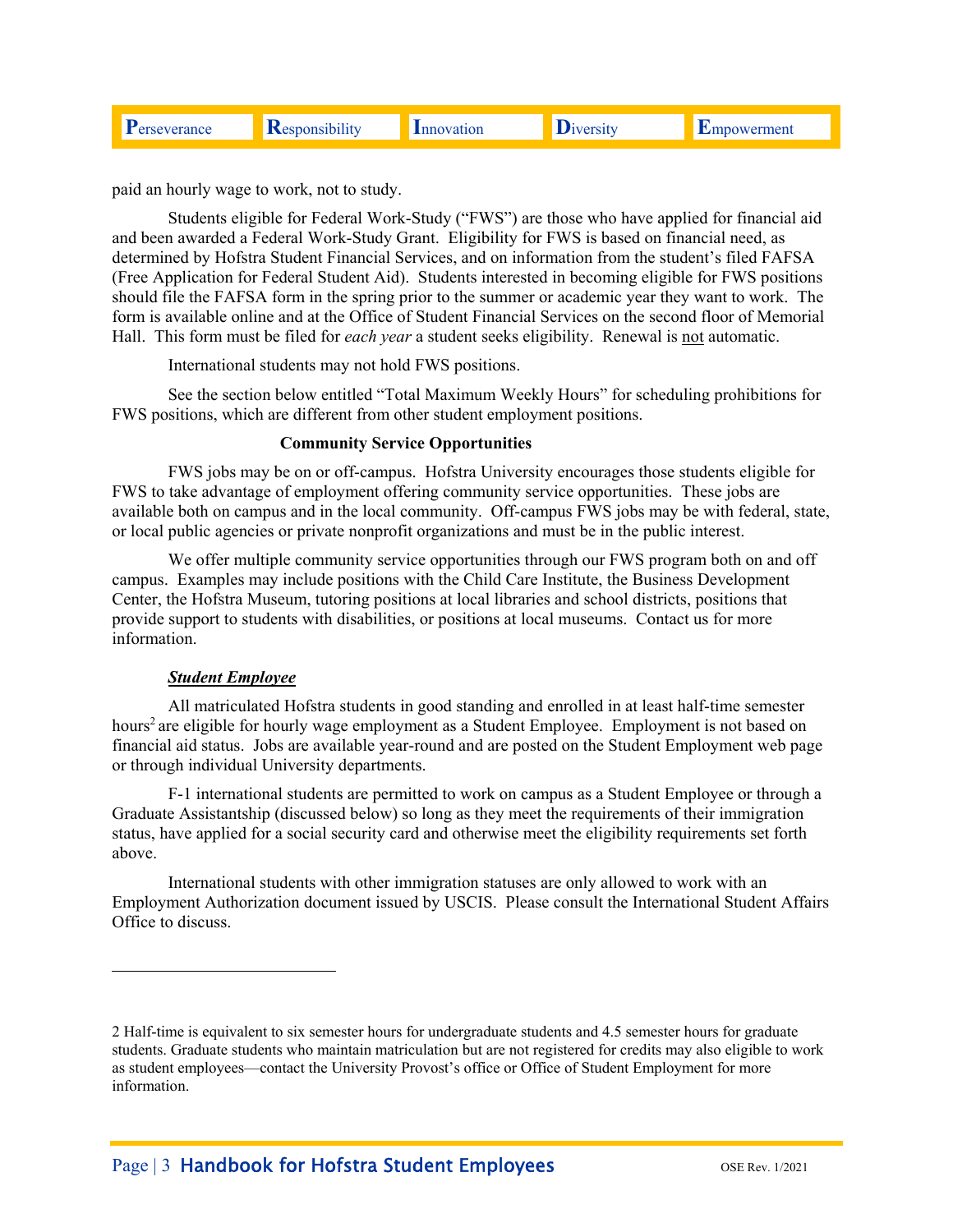# *Graduate Assistantship*

All matriculated Hofstra graduate students pursuing a graduate degree are eligible to apply for a Graduate Assistantship, which provides a tuition waiver and a stipend. Please contact the Office of Student Employment or individual departments for further details. Assistantship opportunities are posted on the Office of Student Employment website.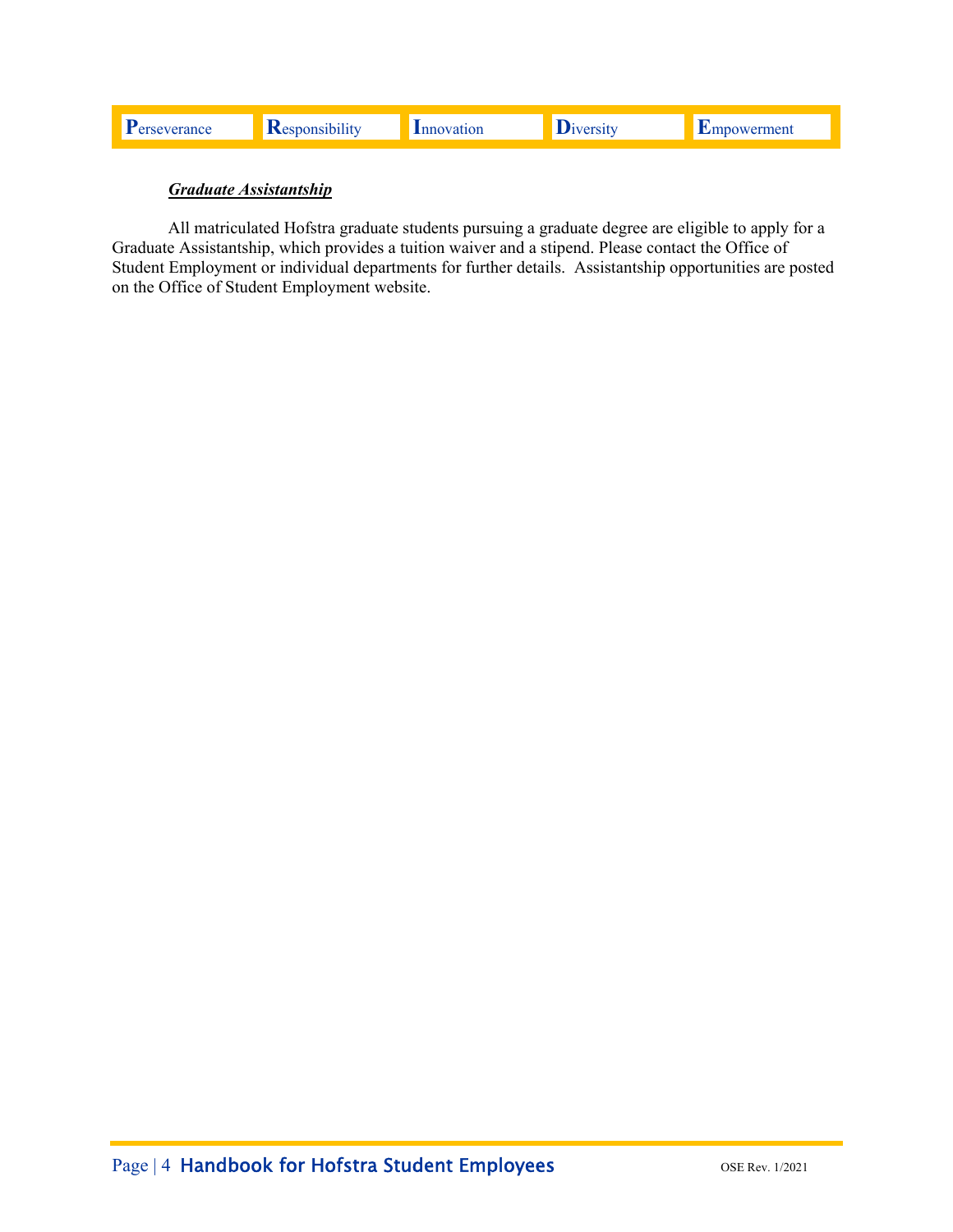# **HOW TO GET A JOB ON CAMPUS**

# **WHEN JOBS ARE AVAILABLE**

The largest numbers of jobs are available in September, but that is also when the largest numbers of students are seeking employment. Jobs do become available throughout the year, and any student who is not immediately successful with a student employment job search should continue to look. It is common at mid-semester to have open jobs. Student employment opportunities are also available during the summer and January session. All jobs are filled on a first-come, first-served basis and depend on department need.

# **FEDERAL WORK-STUDY PROGRAM**

#### **How to Find Positions**

FWS opportunities are posted on the Student Employment web page under "Current Jobs." FWS positions are distinguished from other positions with an "FWS/" in front of the Job Title. Only students with FWS may apply for these positions. If you are unsure about your FWS eligibility or the amount of your FWS grant, you should contact Student Financial Services by email at:

studentfinancialservices@hofstra.edu; by telephone at: 463-8000; or in person at: 206 Memorial Hall to speak with a counselor. Instructions on how to apply for each position are provided in the job posting. Please note that a Federal Work-Study grant does not guarantee the student a job.

#### **Period of Employment**

For a Federal Work-Study job, your assignment to the position is valid until you leave that position, leave Hofstra, earn the full amount of your Federal Work-Study grant, or May 31 of the academic year, whichever occurs first.

You may return to the same FWS position the following academic year or summer if you remain eligible and are invited by the hiring department, but to do so, you will need a **new** FWS Referral Authorization from your employing department. You may also seek a new FWS position by reviewing the "Current Jobs" listing.

Finally, it is important that you keep track of how much of your grant you have used up, i.e. the gross amount you have been paid. Once you have used up your grant amount you may no longer work in the FWS position. It is your responsibility to (1) monitor your use of grant funds; and (2) notify your manager and stop working when you no longer have grant money available. In order to assist you, the Office of Student Employment will send you and your manager notice when you are close to exhausting your grant. If you work hours when you no longer have FWS grant money available, you may be subject to disqualification from future employment.

# **STUDENT EMPLOYEE**

#### **Job Listings**

Student Employees can apply directly to the departments that are seeking student workers. These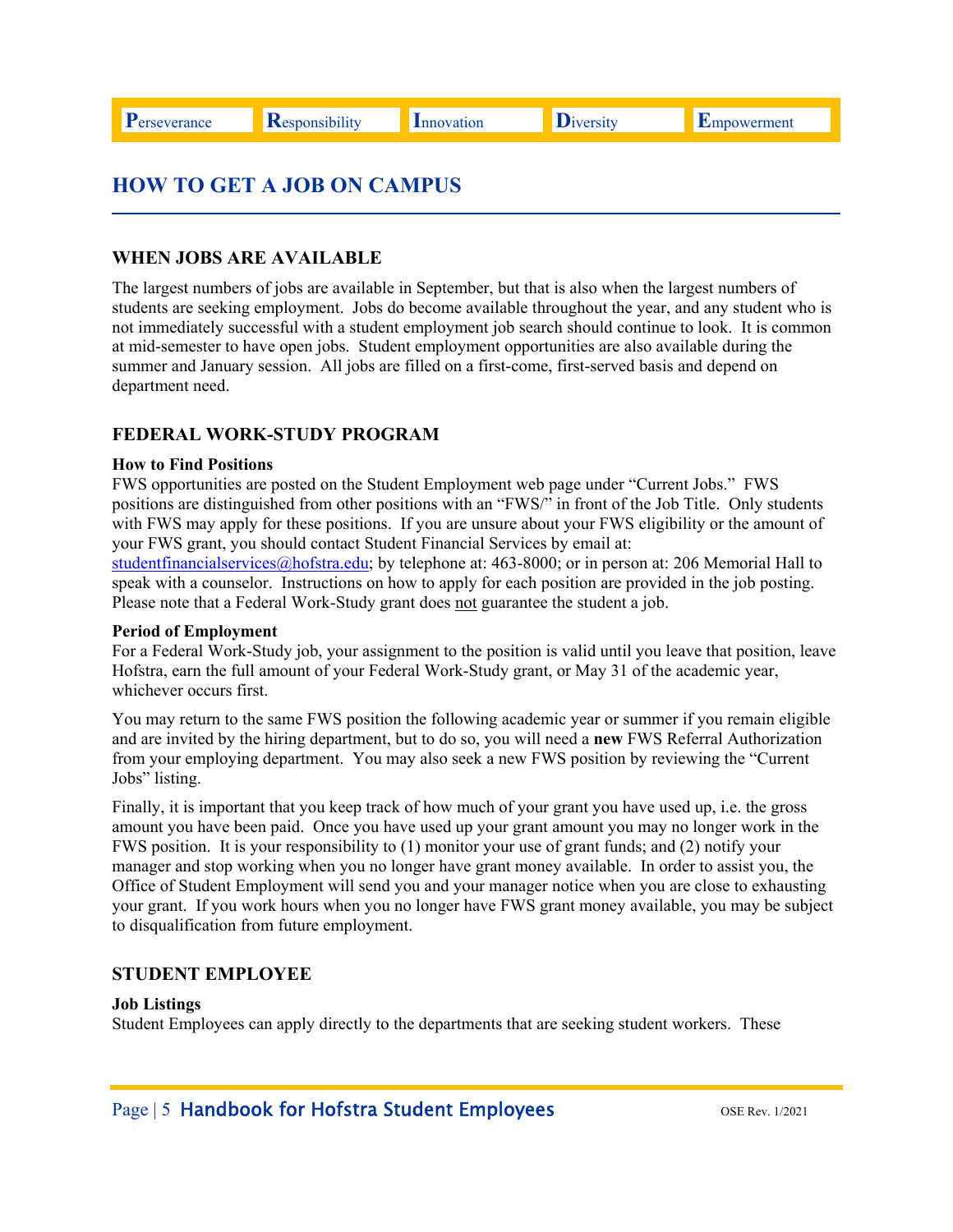|  |  | .<br>ĸ | юн |  | meni |
|--|--|--------|----|--|------|
|--|--|--------|----|--|------|

positions may also be posted on the Hofstra Student Employment web page under "Current Jobs." Some departments such as Public Safety post their own signs on location or on the department web page. Should you be interested in a job with Public Safety, the Library, Child Care Center, the Playhouse or the Computer Center, for example, you may approach these departments directly for work as a Student Employee.

#### **Period of Employment**

 *the Hiring Process.* Student Employees may work year round. Before you begin working each academic year or summer, however, there are numerous steps that you must take. These steps are detailed below under *Completing* 

#### **International Students**

F-1 international students are permitted to work on campus as a Student Employee or through a Graduate Assistantship so long as they meet the requirements of their immigrations status. Hofstra University's Office of International Student Affairs is responsible for verifying the work eligibility of our international students. International students with other immigrations statuses are only allowed to work with an Employment Authorization Document issued by USCIS. Please consult the International Student Affairs Office to discuss.

F-1 international students must maintain their immigration status, may not hold Federal Work-Study positions and they may not work more than 20 hours per week when classes are in session. It is imperative that the manager and the student carefully monitor hours. When classes are in recess, international students are permitted to work 30 hours per week maximum.

Among other things, no international student may begin working on campus without obtaining a Social Security Card. If the student does not have one, s/he should contact International Student Affairs for assistance.

Extensive payroll documentation, as well as federal Form I-9 documentation, is also required for international students International students may not be permitted to work until all the foregoing paperwork and processes—i.e. work permit, Form I-9, payroll, social security card/letter receipt—have been completed. If you are unsure about your authorization to begin working, please contact the Office of Student Employment or International Student Affairs for assistance. The hiring process for international students is also discussed below under *Completing the Hiring Process*.

Failure to comply with these rules could jeopardize your immigration status and ability to remain in the United States legally. For more information, see also, Appendix, Frequently Asked Questions concerning Employment of International Students.

# **GRADUATE ASSISTANTSHIP**

#### **Assistantship listing**

Graduate students may apply directly to departments for Graduate Assistantship positions. These positions may also be posted on the Hofstra Student Employment web page or at individual departments or their web pages. Please note, however, that an offer by a department for a Graduate Assistantship position is not valid unless and until the Provost's Office or the departmental Vice President, as applicable, has approved the appointment AND you have received written approval from the Office of Student Employment.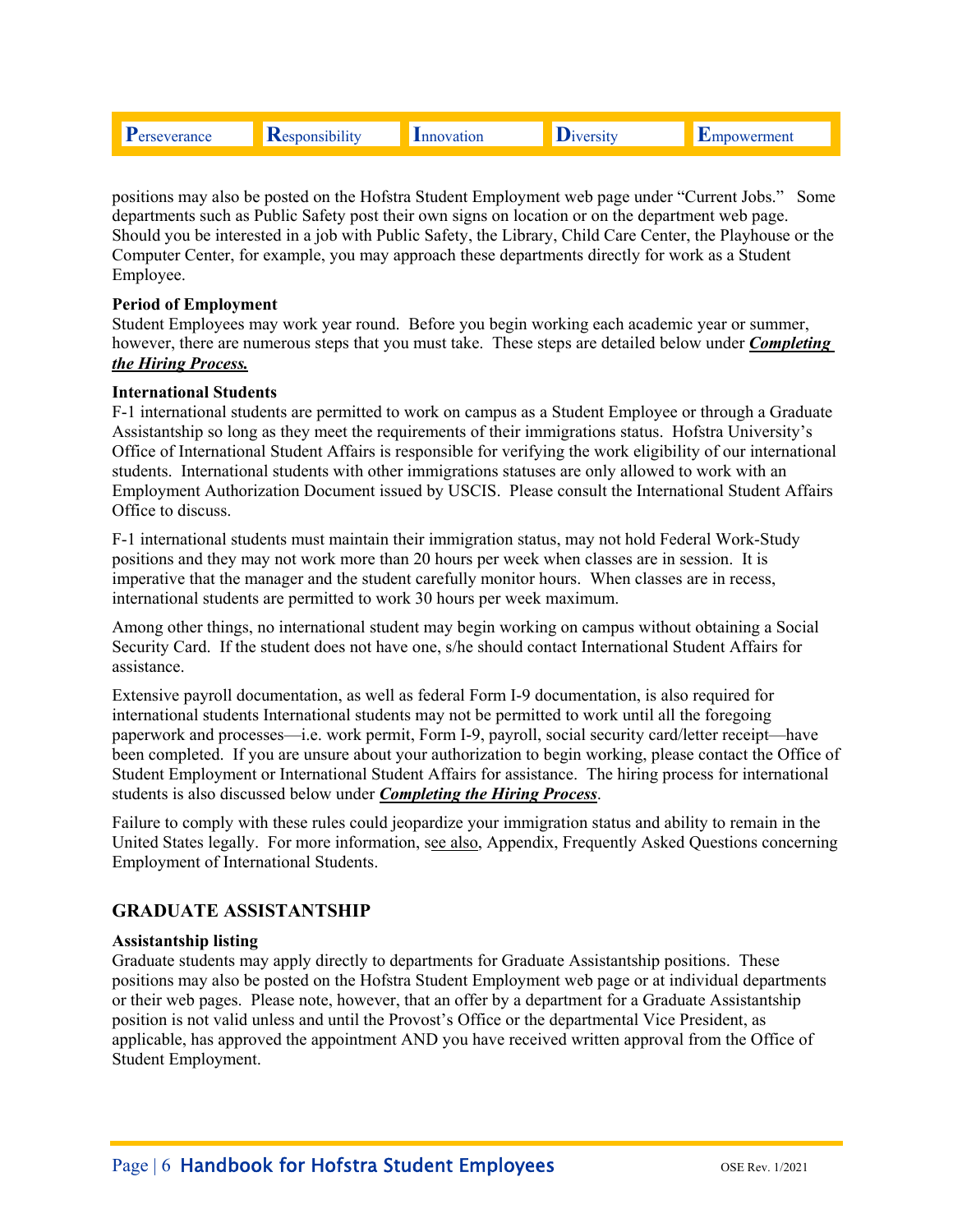|  |  | . . |  |  |  |
|--|--|-----|--|--|--|
|--|--|-----|--|--|--|

#### **Period of Appointment**

A letter of appointment is issued detailing Graduate Assistantship guidelines, the period of employment, requisite number of hours per week, tuition waiver amount, stipend and any other applicable information.

#### **THE INTERVIEW**

You should dress neatly and keep in mind that most jobs require you to interact with the campus community at large and sometimes the outside community. Use your common sense; think about the function of the department with which you are interviewing and about how you will appear to the interviewer. See Hofstra Career Services "Interview Techniques," at

http://www.hofstra.edu/pdf/StudentAffairs/StudentServices/career/Career\_Interview\_Manual09.pdf for some great preparation tips.

At the interview you will be asked about the times you are available to work, so you should come prepared with your class schedule. You will be told about the job duties and asked how your skills and abilities match with those which may be required for the job. Please note, if the department extends you an offer and you are interested in working for the department, you must visit the Office of Student Employment to actually complete the hiring process. Until you have completed this hiring process, you may not begin working for Hofstra University.

### **COMPLETING THE HIRING PROCESS**

Once you are offered the job and you accept you MAY NOT BEGIN WORKING until the following steps are taken:

- $\checkmark$  FWS students must return in person to the Office of Student Employment with the completed, original FWS Referral Authorization;
- $\checkmark$  Student Employees, along with their managers, must complete and return a Work Permit;
- $\checkmark$  International students must obtain a social security card as discussed above under "International Students."
- $\checkmark$  If you are unsure about whether you are authorized to begin working, please contact the Office of Student Employment or the Office of International Student Affairs ((516) 463- 6796 or international@hofstra.edu).
- $\checkmark$  FWS students and Student Employees must complete the necessary payroll forms, including the federal Form I-9 and tax forms, and bring the requisite **original** forms of identification to the Office of Student Employment. For a complete and current list of acceptable, unexpired forms of identification, please visit the United States Citizenship and Immigration Services web page at http://www.uscis.gov/files/form/i-9.pdf.
- $\checkmark$  Students who have already completed payroll forms for Hofstra still may not begin working until the completed work permits and/or authorizations have been returned to the Office of Student Employment.
- $\checkmark$  Work permits, FWS authorization Forms are only valid for one academic year or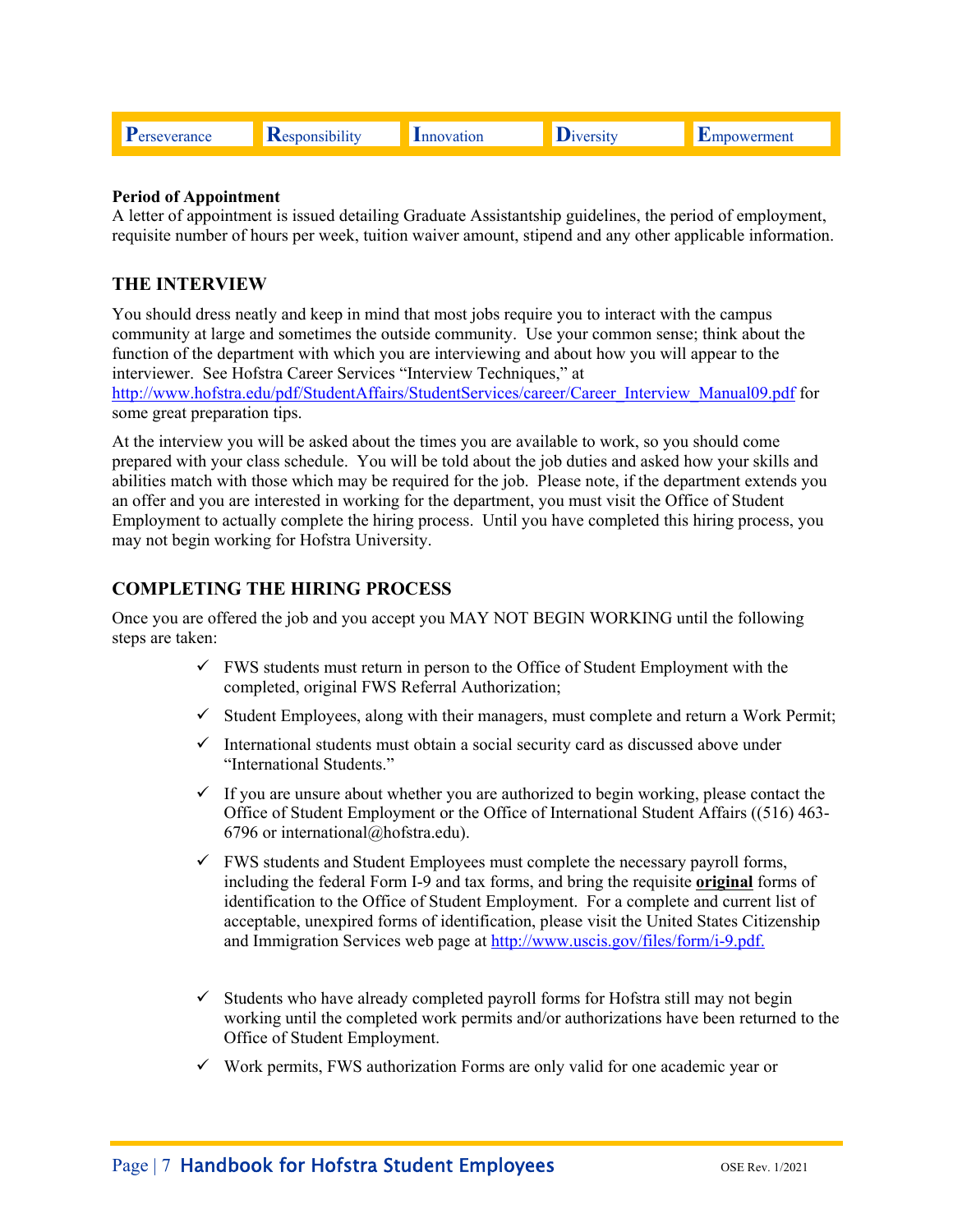summer, as applicable. Returning FWS students or Student Employees rehired by their employing departments may not begin working during the summer or following academic year until they have submitted new authorizations or new work permits.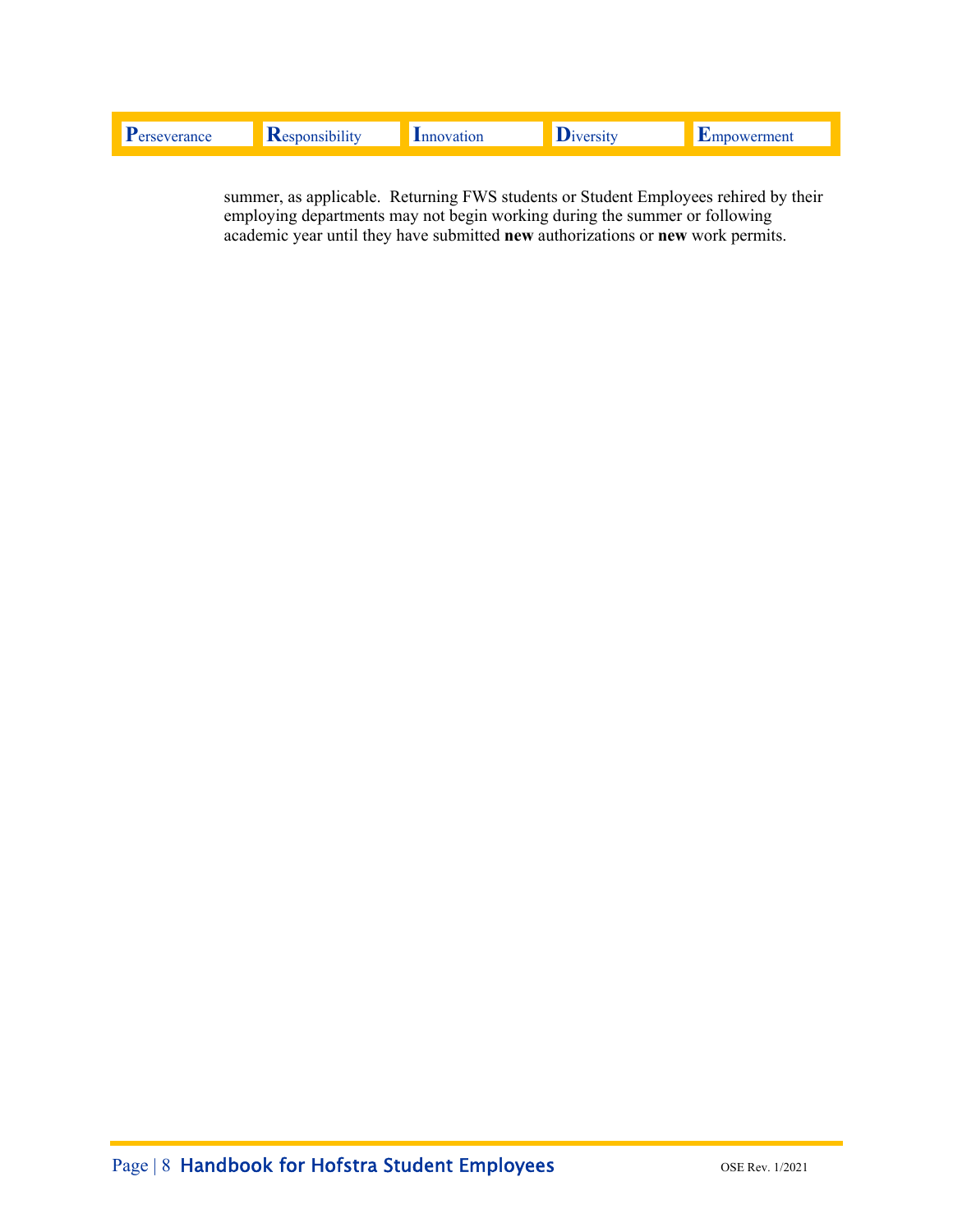**P**erseverance **R**esponsibility Innovation Diversity Empowerment

# **ONCE THE JOB IS YOURS: WHAT YOUR MANAGER EXPECTS**

### **RESPONSIBILITIES AND WORK PERFORMANCE**

Once you begin work, you should again discuss what is expected of you with your manager. Each office has the right to set standards for its student employees. Department managers may ask a student to leave a position if the student does not meet job responsibilities.

# **WORK SCHEDULE**

It is very important to work your agreed-upon days and hours and to arrive promptly. See the section below entitled "Total Maximum Weekly Hours" for prohibitions related to your work schedule and weekly hours.

If you need time off, you should arrange this with your manager in advance. If you are ill, you should notify your manager as early in the day as possible. Managers understand that school is your top priority, but they are also responsible for seeing that the work of the department gets done.

If you are frequently absent or late, absent without notifying your department, or frequently requesting time off, you may be asked to leave your position. This could also preclude you from obtaining employment with other University departments. Discuss with your manager if there any specific procedures you should follow when you are going to be absent or tardy.

# **COMMUNICATION SKILLS**

Ask your manager how you are expected to answer the telephone, how you should address the people in the department or those that visit and how you should handle requests for information. Any requests for information should be referred to your manager or other appropriate department staff member. Please also refer to the section above entitled "Confidentiality."

You should ask your manager how to use the office phone, as it is different from phones most students have used. Here are some general guidelines regarding telephone usage and communicating within the department, but be sure to go over these steps with your manager:

| Answering the |                                                                                                                                                                                                                                                                                                                                                                                                                                                                                                                                                                                                                                                                                                              |
|---------------|--------------------------------------------------------------------------------------------------------------------------------------------------------------------------------------------------------------------------------------------------------------------------------------------------------------------------------------------------------------------------------------------------------------------------------------------------------------------------------------------------------------------------------------------------------------------------------------------------------------------------------------------------------------------------------------------------------------|
| telephone:    | You should say good morning (or afternoon), indicate the caller has<br>reached Hofstra University, give the name of the department and offer<br>assistance. Example: "Good morning, Hofstra Dean of Students Office.<br>May I help you?" If a caller asks to speak to someone specific, you<br>should find out who is calling and the purpose of the call. The polite way<br>to handle this is to ask: "May I ask who is calling?" and "May I ask what<br>this is in reference to?" If you don't understand the person's name, do not<br>hesitate to ask the spelling of the name. Then say, "Please hold on," press<br>the hold button of the phone and provide the information to the call's<br>recipient. |
|               |                                                                                                                                                                                                                                                                                                                                                                                                                                                                                                                                                                                                                                                                                                              |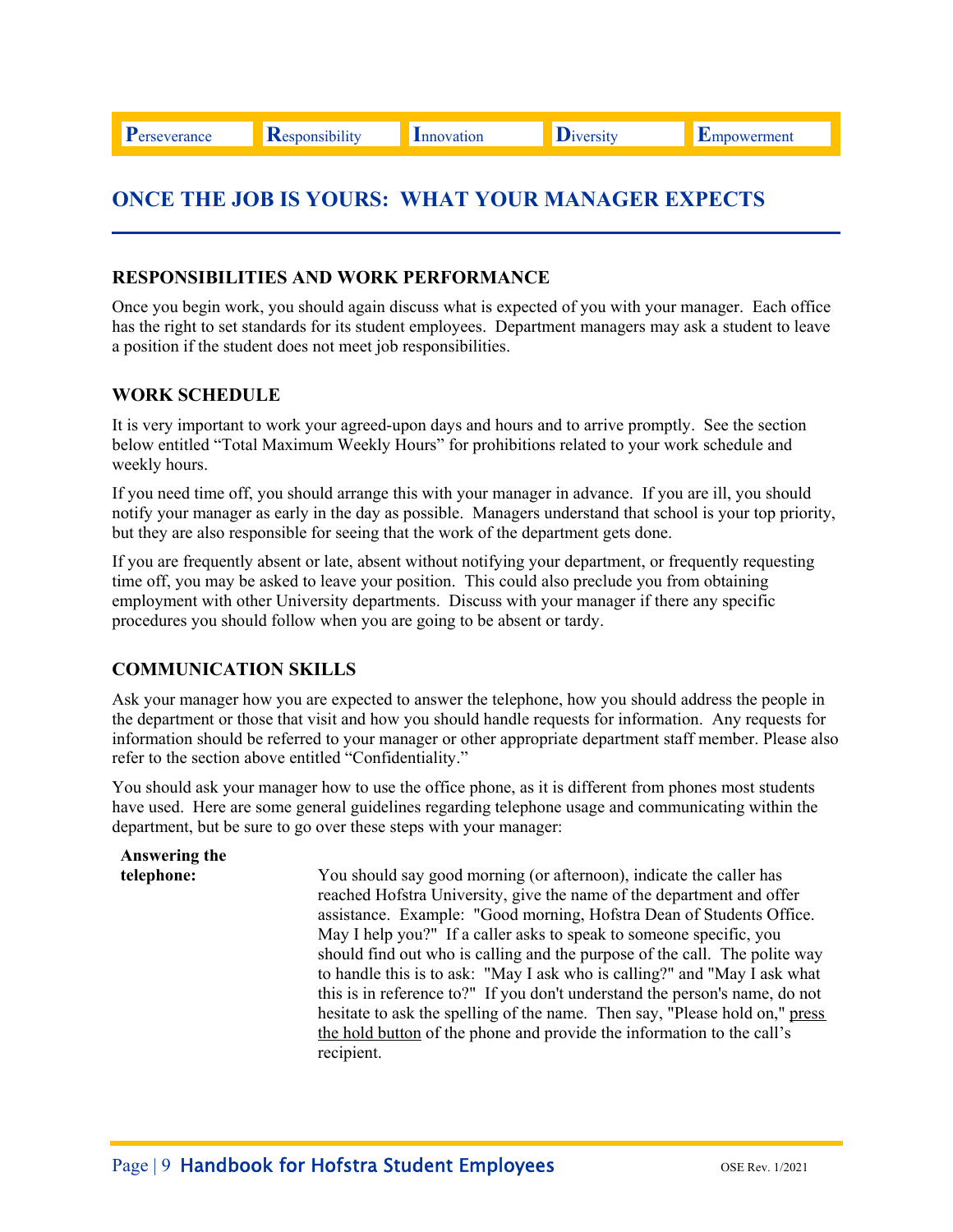| Perseverance                             | <b>Responsibility</b> | Innovation                                                                                                                                                                                                                                                                                                                                                                                                                                                                                                | <b>D</b> iversity                                                                                                                                                                                                                                                                                                                                                                                                                                                                                                                                                                                                        | Empowerment |  |  |
|------------------------------------------|-----------------------|-----------------------------------------------------------------------------------------------------------------------------------------------------------------------------------------------------------------------------------------------------------------------------------------------------------------------------------------------------------------------------------------------------------------------------------------------------------------------------------------------------------|--------------------------------------------------------------------------------------------------------------------------------------------------------------------------------------------------------------------------------------------------------------------------------------------------------------------------------------------------------------------------------------------------------------------------------------------------------------------------------------------------------------------------------------------------------------------------------------------------------------------------|-------------|--|--|
| <b>Transferring a</b><br>telephone call: |                       | appropriate time to transfer to voicemail.                                                                                                                                                                                                                                                                                                                                                                                                                                                                | Find out from your manager how to transfer calls to other recipients, how<br>to transfer to voicemail and when transfer of calls is appropriate. For<br>example, you may need to transfer a call to the extension of the person<br>with whom the caller wishes to speak because that person's office is not<br>near your location. You may also need to transfer callers to the voicemail<br>of the person called if that person is unavailable. You should discuss<br>with your manager the mechanics of transferring calls as well as the                                                                              |             |  |  |
| <b>Taking Messages:</b>                  |                       |                                                                                                                                                                                                                                                                                                                                                                                                                                                                                                           | You should speak with your manager about what to do when the recipient<br>of a phone call is unavailable (either because they are in a meeting, out of<br>the office, or otherwise unavailable). For example, the manager may<br>direct you to transfer these calls to voicemail in order to enable the caller<br>to convey any message directly to the recipient. If the manager prefers<br>that you take messages, discuss with your manager the necessary content<br>of messages (e.g. full name and phone number of caller, date and time of<br>call, general subject of message, caller's requested response time). |             |  |  |
| <b>Addressing People:</b>                |                       | The proper manner of addressing people is a matter of department<br>preference. When in doubt, you should always be formal when initially<br>addressing people; you should not use a person's first name unless<br>specifically told to do so. A dean should be addressed as Dean [last<br>name]. Teaching staff may be called Professor [last name]. If you are<br>unsure of the person's position, Mr. and Ms. are always safe. You should<br>always address visitors to the office in a formal manner. |                                                                                                                                                                                                                                                                                                                                                                                                                                                                                                                                                                                                                          |             |  |  |

# **DRESS**

You should dress neatly and appropriate to the area in which you work. Since each office may set its own dress code, you should ask your manager if there is a dress code that you should follow when coming to work. Neat school clothes are usually acceptable when no special instructions are given.

# **USE OF DEPARTMENT EQUIPMENT**

University equipment--including telephones, computers, and copying machines--is provided for university business and not personal use. For example, you should not make personal telephone calls, use the copy machine for non-University business (such as for course work), or surf the internet for shopping or to check your personal email account.

# **PLEDGING AND WORK**

If you are pledging a sorority or fraternity, please remember that no pledging activities are permitted on the job. You may find that you are interacting with full members or other pledges at work, but while you are working, your relationship to these students must be strictly business-related.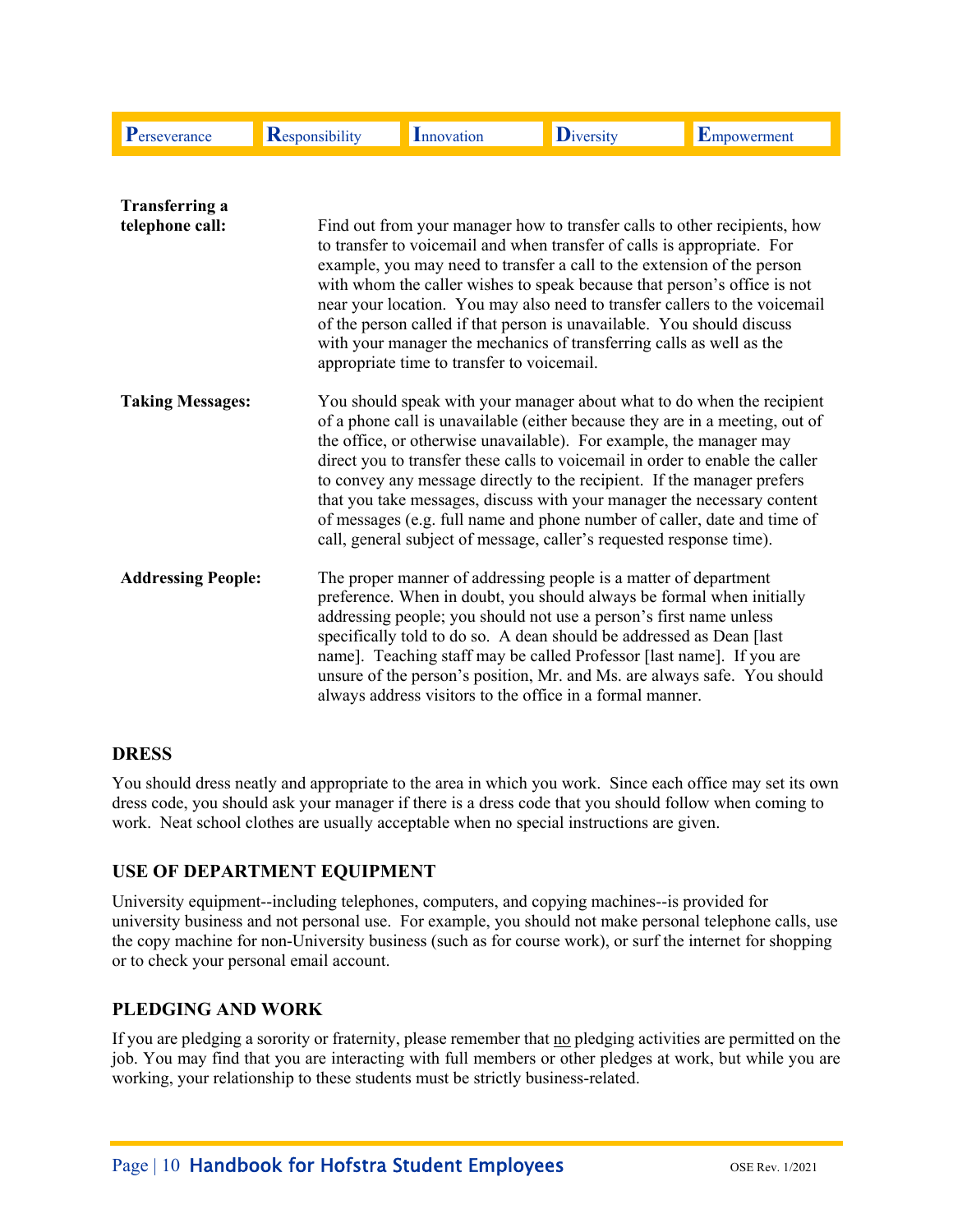# **ONCE THE JOB IS YOURS: WHAT YOU CAN EXPECT**

# **WORK SCHEDULE**

Once you have arranged a schedule with your manager, you should expect to be able to work the schedule you discussed. See the section below entitled "Total Maximum Weekly Hours" for prohibitions related to your work schedule.

### **JOB RESPONSIBILITIES**

Your manager should clearly define your job responsibilities, including: how you are expected to interact with other department staff; how to respond to outside requests for information; what the department policy is regarding absence or tardiness, including who you should call; when and how to submit hours worked to ensure timely payment.

Moreover, some departments, such as Public Safety, may also require you to comply with student employment policies and procedures that are additional to the policies and procedures set forth in this handbook.

### **DISCIPLINE AND DISMISSAL**

You are employed on an "At Will" basis. This means that your employment with the University may be terminated at any time with or without cause or advance notice by you or your employing department.

At the time of graduation, you become ineligible for further employment as a student employee with the University, unless you have been accepted as a full-time student in a Hofstra University graduate program for the following semester. For example, if you graduate in the spring, your last day of employment must be the last Sunday in May and if you graduate in December, your last day of employment must be the last Sunday in December. You are prohibited from working any hours past these dates, unless you have been accepted as a full-time student in a Hofstra University graduate program for the following semester.

ANY STUDENT WORKERS WHO ARE DISMISSED FROM THEIR STUDENT EMPLOYMENT POSITIONS BASED ON VIOLATION OF POLICY, INSUBORDINATION, FRAUD, EXCESSIVE TARDINESS OR THE LIKE WILL BE PROHIBITED—AT A MINIMUM—FROM WORKING FOR ANY HOFSTRA UNIVERSITY DEPARTMENT FOR AT LEAST THE REMAINDER OF THAT SEMESTER.

#### **RESOLVING PROBLEMS**

If conflicts occur in any of the above situations or you have some other type of problem with a manager or other member of the department where you work, you should discuss the issue with your manager or the head of the department. If the matter cannot be resolved in the department, you should contact the Office of Student Employment for assistance.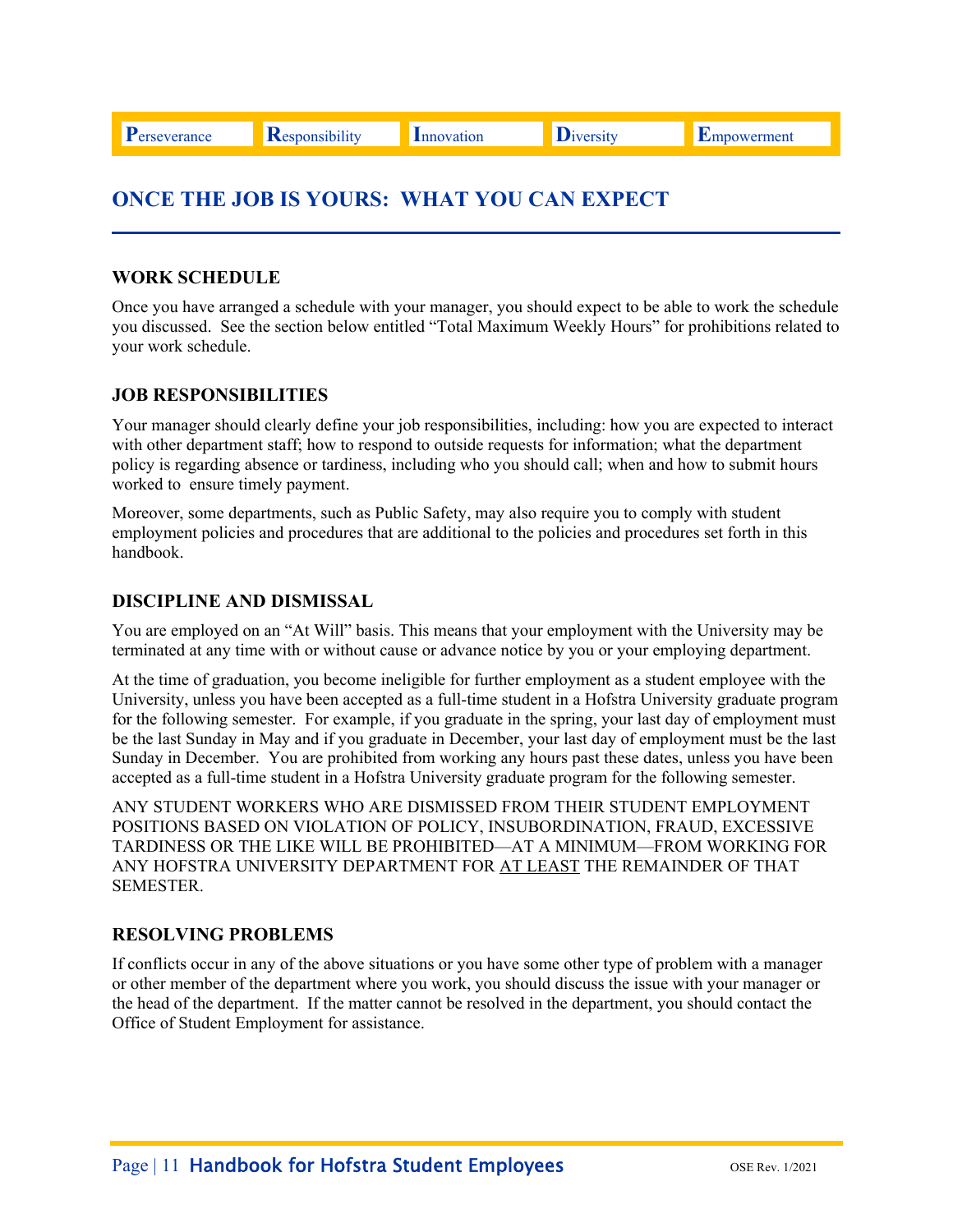|  |  |  | m | ---- | nen |
|--|--|--|---|------|-----|
|--|--|--|---|------|-----|

If you believe you have been subjected to unlawful harassment<sup>3</sup> in violation of the University's Harassment Policy, you may pursue redress through the procedures set forth in the Harassment Policy at http://www.hofstra.edu/pdf/faculty/senate/senate\_fps\_43.pdf.

# **IF YOU ARE INJURED ON THE JOB**

If you are injured while working, you must report the injury to your manager or other non-student member of your department immediately. If medical attention is necessary, you should go to the Health Center after reporting the injury to your manager or other member of your department. If you need assistance to go to the Health Center, ask your manager to contact the Public Safety Office for an escort. To the extent provided by law, student employees are covered by New York State Worker's Compensation Law for work-related injuries.

# **IF YOU LEAVE THE JOB BEFORE END OF AY/SUMMER**

If you leave your position, for whatever reason, before the end of the academic year or summer, you must notify the Office of Student Employment by telephone or email and must include in such notification your last date of work. This notification requirement does not apply to short-term positions, i.e. day- or week-long positions.

i<br>Li

<sup>3</sup> Among other things, the Hofstra University Harassment Policy ensures that "no individuals are subjected to harassment or discriminated against in any way on the basis of race, color, religion, sex, sexual orientation, age, national or ethnic origin, physical or mental disability, marital or veteran status or any other characteristic protected by state or federal laws." See Hofstra University Harassment Policy, at p. 1, http://www.hofstra.edu/pdf/harassment\_policy.pdf.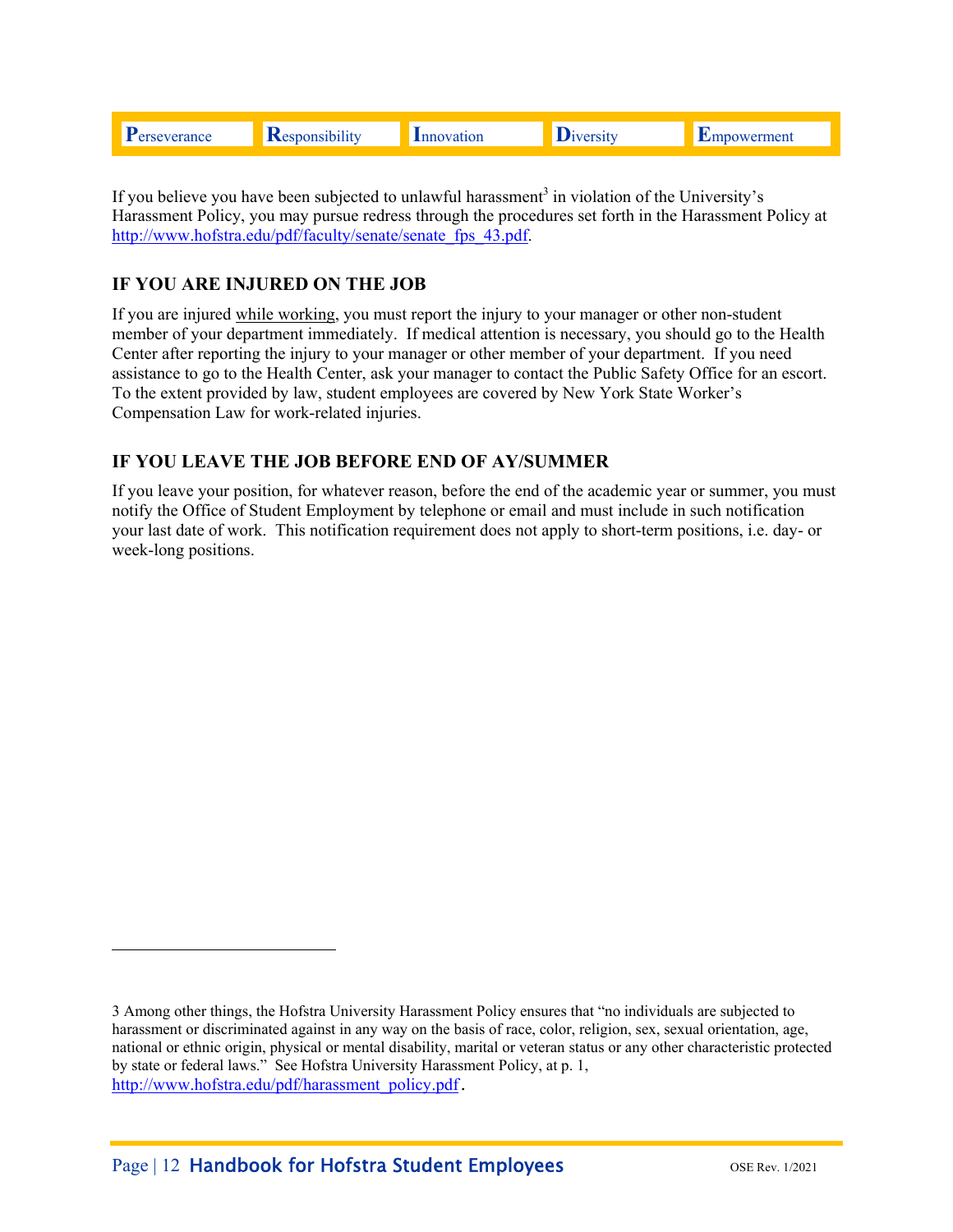**P**erseverance **R**esponsibility Innovation Diversity Empowerment

# **WORK WEEK / HOURS / NUMBER OF JOBS PERMITTED**

# **TOTAL MAXIMUM WEEKLY HOURS**

All students employed by Hofstra University must abide by the total weekly maximum hours set forth herein. Student employees are prohibited from working overtime, i.e. over 40 hours per week. **Students who violate the University's policy regarding weekly maximum hours will be subject to workrelated discipline, which could include dismissal from employment.** 

#### *Federal Work-Study*

Students may work up to a maximum of 25 hours per week during the academic year and up to a maximum of 30 hours per week during the summer and intersession.

#### *Student Employees*

Students may work up to a maximum of 25 hours per week during the academic year and up to a maximum of 30 hours per week during the summer and intersession.

#### *Graduate Assistantships*

Graduate student must work the required hours as stated in their appointment letter. Typically, graduate assistantships require between 20 and 25 hours per week.

#### *International Students*

F-1 international students may work up to a maximum of 20 hours per week during the academic year and up to a maximum of 30 hours per week during the summer and intersession.

#### *Overtime Prohibited*

Students are prohibited from working more than the maximum hours listed above. Moreover, any student who, contrary to University policy and without prior approval from his or her manager, works beyond forty (40) hours in a work week must be paid "time and one-half" for these extra hours. Again, students who violate this policy will be subject to work-related discipline, which could include dismissal from employment. International students who violate these rules put their immigration status at risk, as well as their ability to remain in the United States legally.

#### *How to Calculate Weekly Maximum Hours*

The week used to define permitted hourly maximums is a calendar week running from Monday to Sunday. You should separately keep track of weekly hours based on this work week to ensure compliance with these rules. You are able to review your total hours for a particular range of dates within the University's electronic timekeeping system ("eTime"), making it simple to keep track of your weekly hours. Instructions on how to do this are on the eTime web page at http://www.hofstra.edu/etime. The eTime system will also sent out automated e-mail notifications to student employees when they are approaching and again when they have reached the maximum weekly hours.

Any student who believes s/he is being asked by their department to work more than the maximum weekly hours set forth above should notify his or her manager, the head of his or her department, or the Office of Student Employment immediately.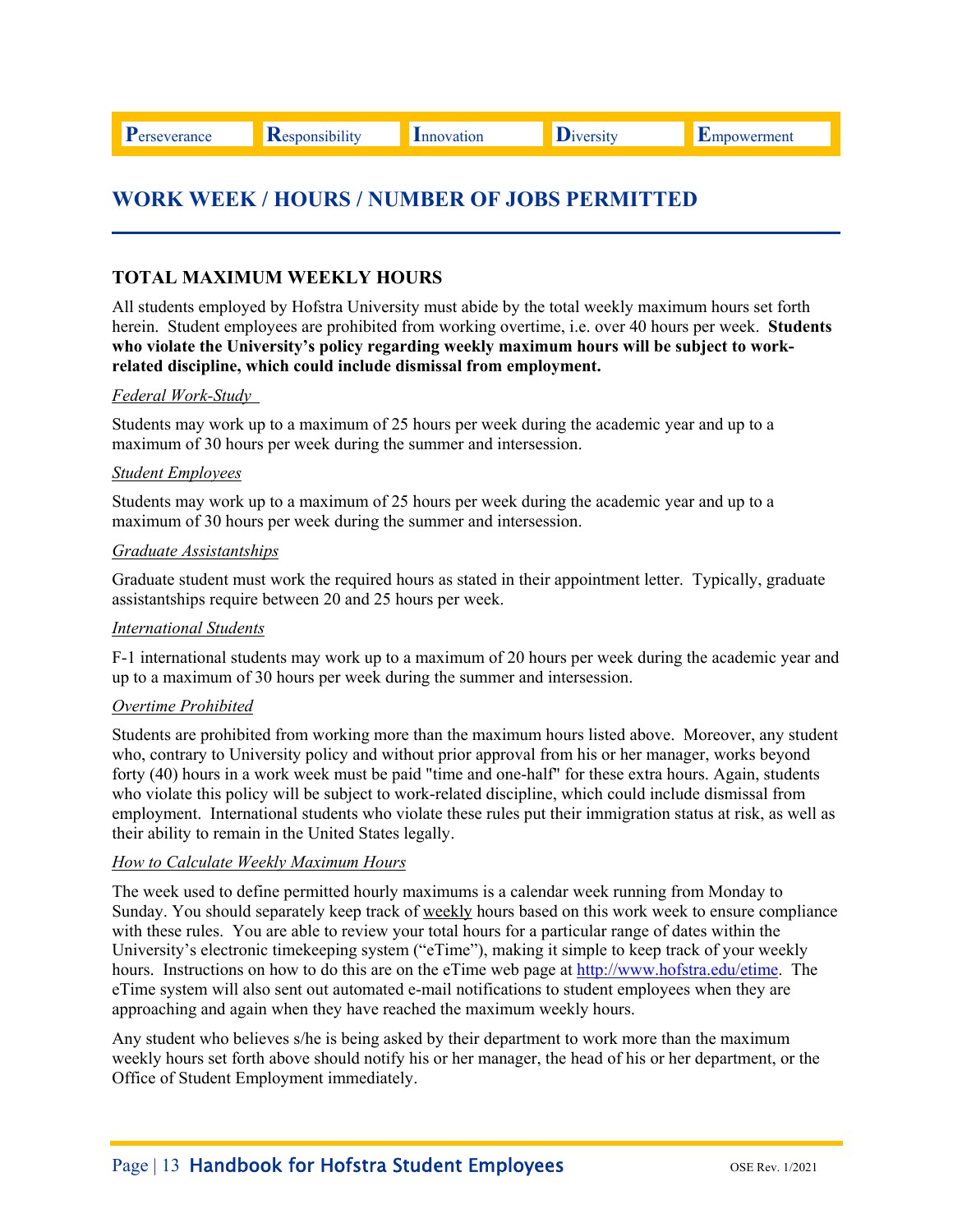| <b>F</b> erseverance |
|----------------------|
|----------------------|

**Responsibility** Innovation **D**iversity Empowerment

# **UNPAID AND UNINTERRUPTED MEAL BREAK**

Consistent with New York State Labor Law, student employees **are required** to take an unpaid and uninterrupted meal break as set forth below and only in the following circumstances:

- Work a shift of over 6 consecutive hours: must take a 30-minute break.
- Work a shift of over 8 consecutive hours: in addition to break above, must take an additional 30 minute break.

During these unpaid breaks, you must be relieved of all duties, perform no work whatsoever, and must take an "uninterrupted" break. If you fail to do so, you will risk disciplinary measures up to and including dismissal from employment.

Any student who believes s/he is not being permitted to take the unpaid breaks noted above should notify his or her manager, the head of his or her department, or the Office of Student Employment immediately.

 and therefore from your pay. Accordingly, if, on any given work day when you work the shifts listed Please note, these breaks will automatically be deducted from your hours-worked on the eTime system above and fail to take the required break, you must immediately notify your manager so that this amount will not be deducted from your pay and your hours worked can be reconciled.

# **ONE JOB PER STUDENT**

Students are permitted to work in only one student employment position at a time.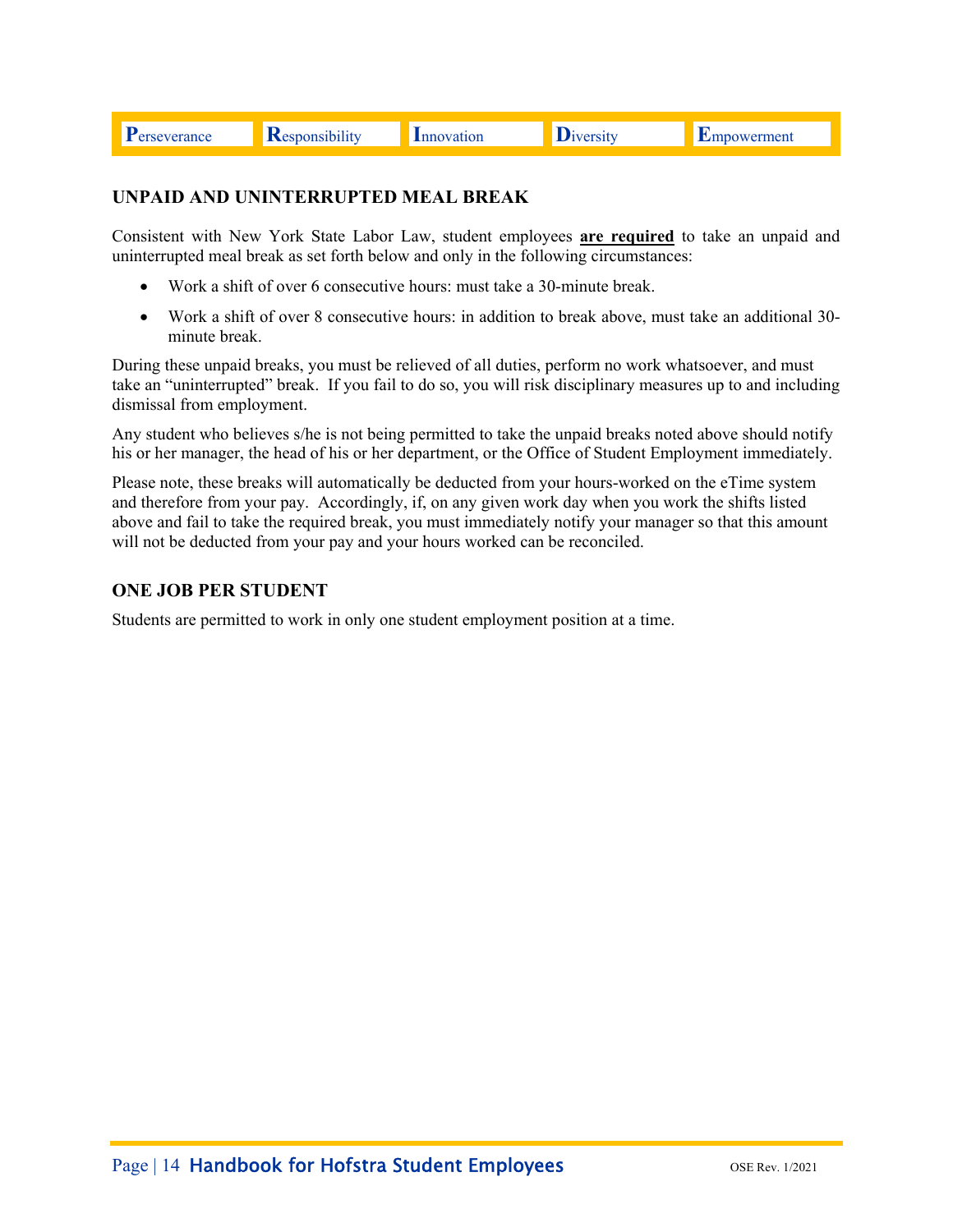# **GETTING PAID**

# **TAXES AND WITHHOLDING**

Every student employed by Hofstra University is required to complete a W-4 Federal Tax Withholding Form, a New York State Tax Withholding Form and an I-9 Employment Eligibility Form**. YOU MAY NOT BEGIN WORKING UNTIL THIS PROCESS IS COMPLETED.** Once you are on the Hofstra payroll, you do not have to file new forms while you continue as a Hofstra student unless you wish to make a change—either in exemptions\*, name or address—or you are an international student. International students ONLY are required to complete new tax forms each calendar year at the payroll office. All other changes must be made at the Office of Student Employment.

\*An exemption certificate is good for the calendar year. Any employee who claims "Exempt" from withholding is required to complete a new W-4 form by February 16th of each year to continue being exempt for the following year. Otherwise, his/her exemption will become single with 0.

You will receive a W-2 Statement of Earnings form at the end of each calendar year. This information is reported to the IRS and New York State. International students should contact the payroll department for information regarding tax issues relating to them.

# **UNIVERSITY PENSION PLAN ELECTIVE DEFERRAL**

Summer student employees (i) who work for Hofstra University during the summer, and (ii) who, during this summer employment, are not enrolled at least 6 credits over the course of the three summer sessions, are eligible to make pre-tax contributions from their summer pay into the voluntary portion of the University's 403(B) Plan. For more detailed information, please visit the Human Resources website at Pension Plan Salary Deferral.

Eligible summer student employees who wish to make elective deferrals must complete an application form and a corresponding contribution agreement, both available at the Office of Student Employment. Contact the Office of Student Employment at (516) 463-6782 or student-employment@hofstra.edu, Human Resources Center, 205 Hofstra University, Hempstead, NY 11549.

# **RATES OF PAY**

Students are paid at an hourly rate only for actual hours worked. Rates for FWS students and Student Employees are set by the employing department, beginning at the applicable minimum wage, and are based on the nature of the work to be done, the skills required and/or the length of time the student has held the job.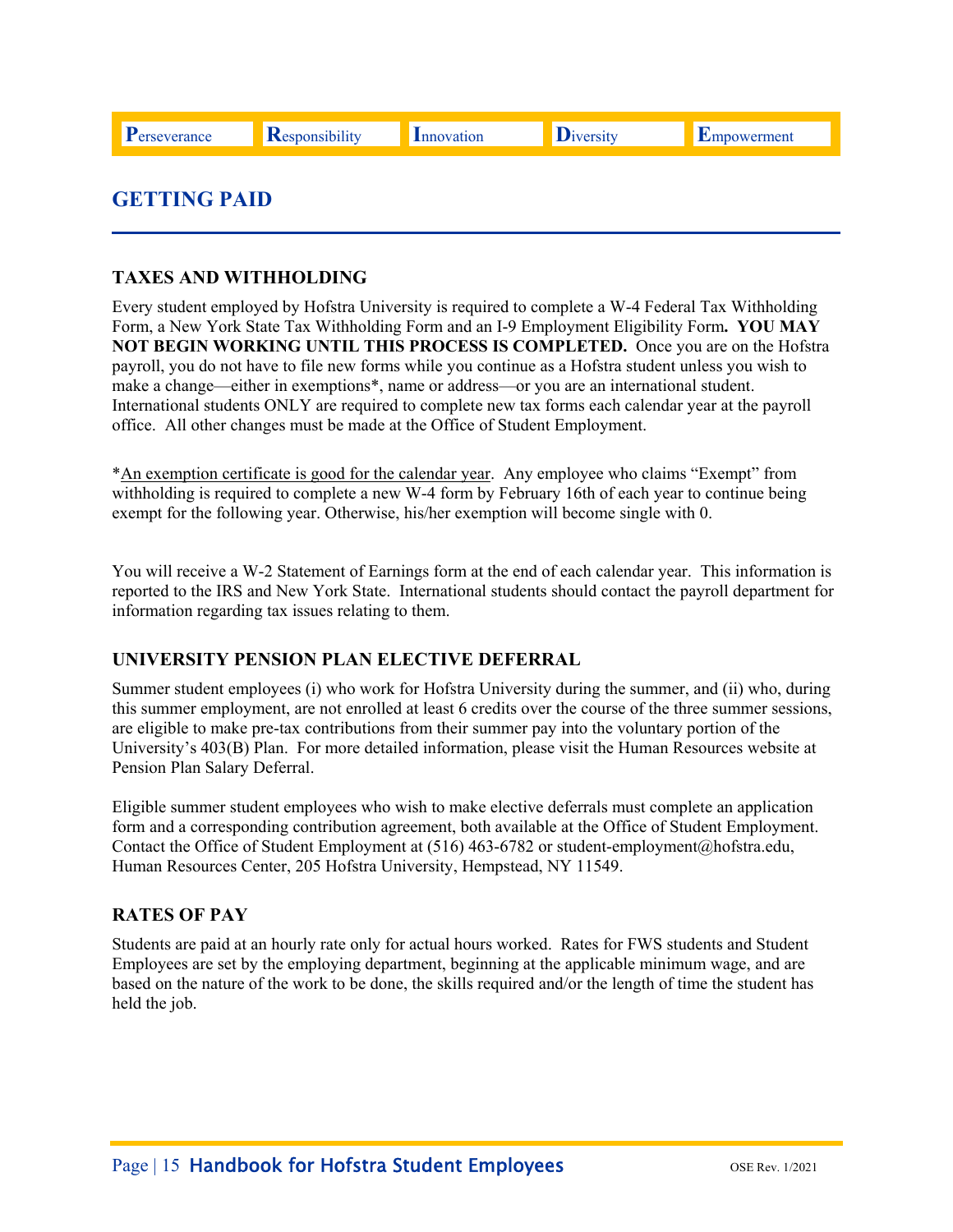# **ELECTRONIC TIME COLLECTION**

Beginning in January 2011, student employees began submitting their hours electronically through the eTime system. Detailed information about eTime is contained on the eTime web page at http://www.hofstra.edu/etime.

#### *Procedures for Student Employees*

#### *Recording a Time Stamp in eTime*

In order to receive a paycheck for hours worked, student employees must record a time stamp in when they begin working and record a time stamp out when they have finished working for the shift. Student employees may not punch in before they begin working and must punch out when they have finished working. The majority of student employees will record their time on a department computer by logging on to eTime, which is found under "My Apps" on the myHofstra portal, and clicking "Record Time Stamp." Other student employees may record their time via a designated time clock.

Your department will provide you with instructions about which method to use when you begin working. Student employees cannot access the eTime system from home, through a wireless connection or from dormitory rooms.

Student employees who have been approved to hold a second position on campus will only use the eTime system for their first position, also known as Primary Position. For the second position, also known as Secondary Position, Students will record their time on an approved Hofstra University timesheet maintained by their managers and which must be submitted to the Office of Student Employment by noon each Monday. Students who are unsure if a position is Primary or Secondary should contact the Office of Student Employment and/or discuss this with their manager.

#### *Rounding*

Rounding means that when you time stamp in, the time will be rounded to the nearest 15 minutes. The rounding rules are as follows: Time stamp rounding is based on 15 minute intervals; 0-7 minutes in the interval rounds back to the previous quarter hour, 8-15 minutes in the interval rounds forward to the next quarter hour. For example, if you time stamp in at 9:07am, your time in will be calculated from 9:00am. Likewise, if you time stamp in at 9:08am, your time in will be calculated from 9:15am. Please note that the eTime system will show the actual time stamp in or out, but it will calculate your hours worked pursuant to these rounding rules.

#### *How to Submit Time Worked*

Student employees submit time worked each time they record a time stamp in and out of work. Student employees have the opportunity to review their time cards and any edits to their time cards, by (i) logging onto eTime, (ii) clicking on "home" in the upper left hand corner, (iii) under "Time Period" select the appropriate date range for the weekly applicable pay period (you can either select previous pay period, current pay period, or even precise dates); (iv) click on "My Timecard." You may review your eTime timecard on the last day you work each week on the eTime system.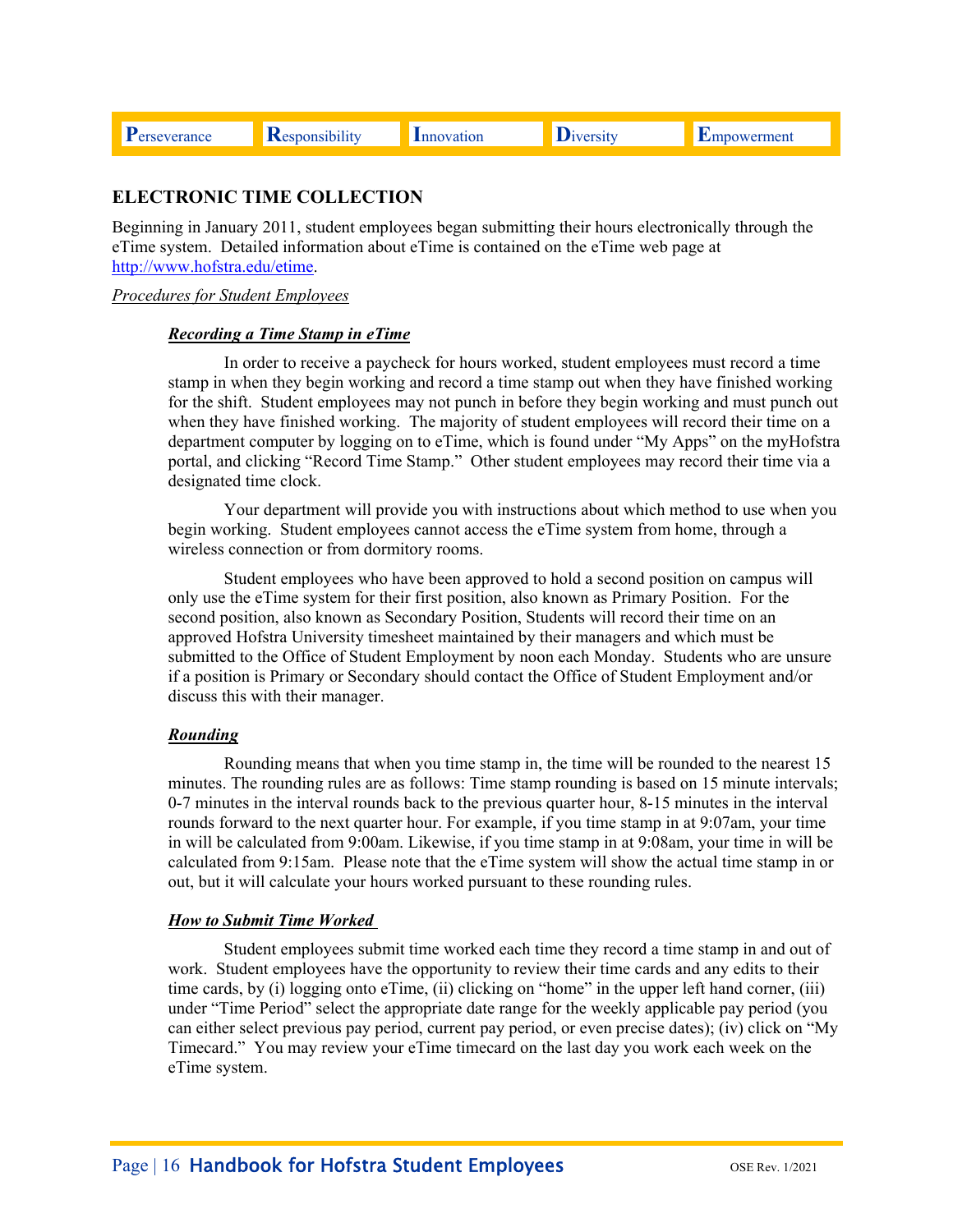| $\mathbf{D}$ | $\cdots$ |     |     |
|--------------|----------|-----|-----|
|              |          | 'on | men |
|              |          |     |     |

Students may punch in and out of work multiple times during a single day. For example, if you leave work for lunch or class you must punch out and then if you return, you should punch in again and then punch out again when you finish work for the day. As discussed above under the section entitled **UNPAID AND UNINTERRUPTED MEAL BREAK,** eTime will automatically deduct 30 minutes from the time of all student employees who work more than six (6) consecutive hours. Accordingly, student employees who work more than six (6) consecutive hours need not punch in and out for their required 30-minute break.

If you forget to record a time stamp in or out of work, you will not be paid for any hours until your time is reconciled to actual hours worked by your manager. Thus, if you see any missed punches or other inaccuracies on your timecard, you must speak with your manager promptly to ensure that the mistakes are corrected so you can be paid for accurate hours worked.

### *How to Ensure Timely Payment*

Your department manager must approve and submit your time through the eTime system by noon every Monday. Managers review your time records and, where necessary, will edit the time records to reconcile to actual time worked by the student (for instance where a student forgot to punch in or out, added an extra punch, punched in too early or too late or punched out too early or too late).

Here are some steps you should take to ensure timely payment:

- $\checkmark$  Timestamp in when you begin work by logging onto the Portal>My Apps>eTime Login
- $\checkmark$  Timestamp out when you end work
- $\checkmark$  Review your eTime timecard on the last day you work each week
- $\checkmark$  Confirm that your manager has approved your timecard as follows:
	- log onto eTime;
	- click on "home" in the upper left hand corner;
	- under "Time Period" select the appropriate date range for the weekly applicable pay period (you can either select previous pay period, current pay period, or even precise dates);
	- click on "My Timecard"; if your manager has approved you will see an information message under "Approvals" stating manager has approved your timecard.
- $\checkmark$  Follow-up with your Manager every Monday by noon regarding their approval of your eTime timecard to ensure you are paid in a timely manner
- $\checkmark$  Review the Student Employee Pay Information sheet for work week begin date, work week end date, and corresponding pay date.

#### *Submission of Accurate Hours Worked*

Student employees should be aware of the following important guidelines:

- $\checkmark$  Students may not submit time for two jobs at the same time. For example, a student may not submit hours for research work for a faculty member and additionally submit hours for working as a Resident Safety Representative during the same time period.
- $\checkmark$  Students may not submit overlapping hours.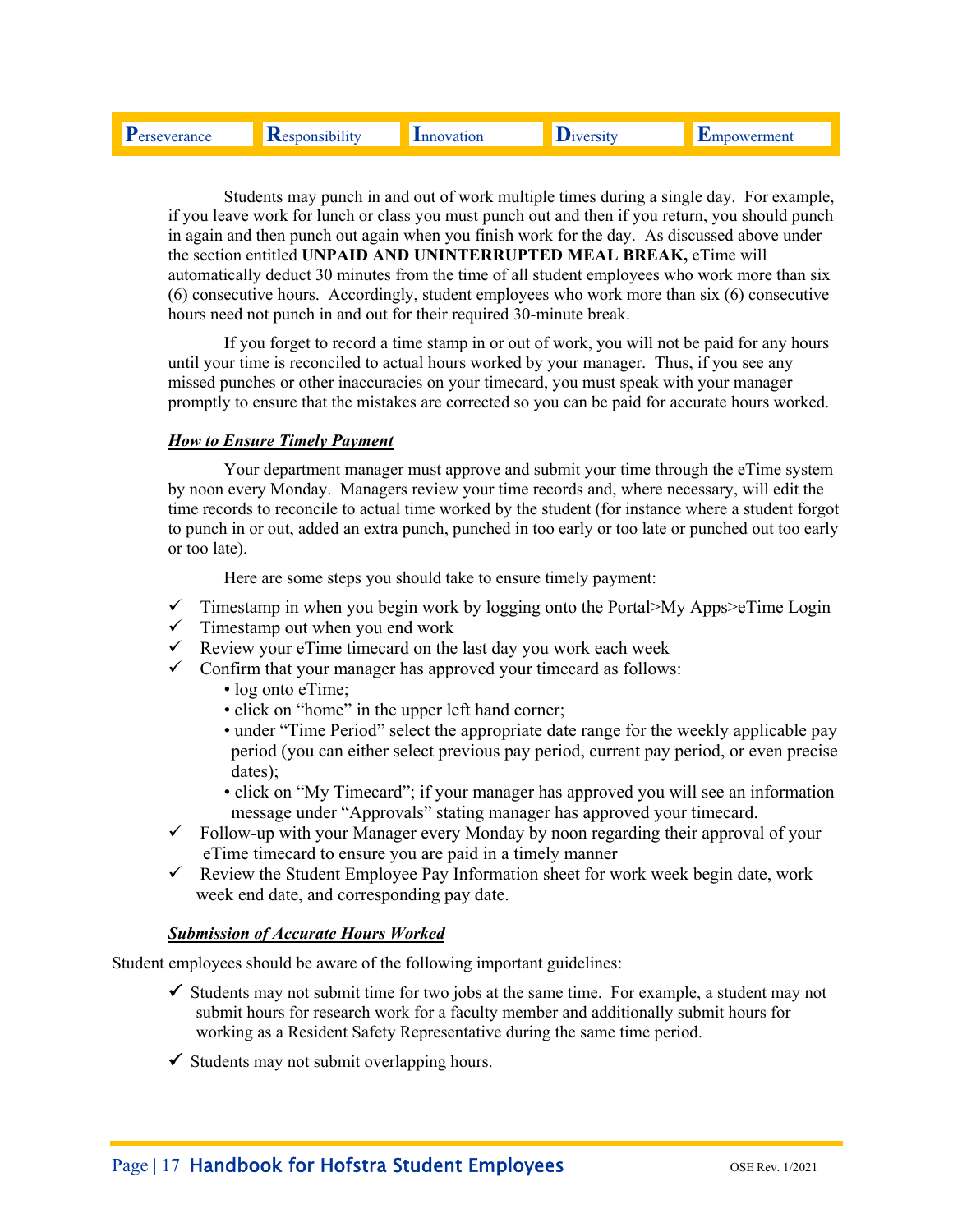| men.<br>on<br>nce |
|-------------------|
|-------------------|

- $\checkmark$  Students may not misreport the actual time worked.
- $\checkmark$  Students may not submit time using another student's identification.
- $\checkmark$  Students may not submit for hours not worked and then make it up another day. For example, student does not work Tuesday but submits 8 hours of work and then works 8 hours on Wednesday and does not punch in.

These are just examples. Please be aware that the submission of inaccurate work hours is a serious offense. *ANY STUDENT FOUND RESPONSIBLE FOR SUBMITTING FRAUDULENT HOURS WILL BE SUBJECT TO DISCIPLINARY ACTION UP TO AND INCLUDING DISMISSAL FROM CURRENT JOB AND ALL FUTURE STUDENT EMPLOYMENT POSITIONS.* 

# **PAY SCHEDULE**

Pay information such as work week begin and end dates; manager approval submission dates; and pay days are set forth on the "Student Pay Information Sheet," which is available on the Student Employment web page. All student workers should also receive this Student Pay Information Sheet from their managers before beginning employment.

# **PAYCHECKS**

Students are paid by check payable to the student. All students are encouraged to apply for direct deposit of their earnings to their bank accounts. Applications for direct deposit, including information about opening a bank account, are available at the Payroll Office, which is located behind the Human Resources building on the North Campus. Students may pick up their checks and/or pay stubs at the Payroll Office with a Hofstra ID card or current Driver's License. Note: earnings cannot be applied to any University bill.

# **PROBLEM WITH PAYCHECK**

Students who work and do not receive paychecks or whose paychecks appear incorrect should immediately report this to the Payroll Office at: payroll@hofstra.edu or 516-463-7101.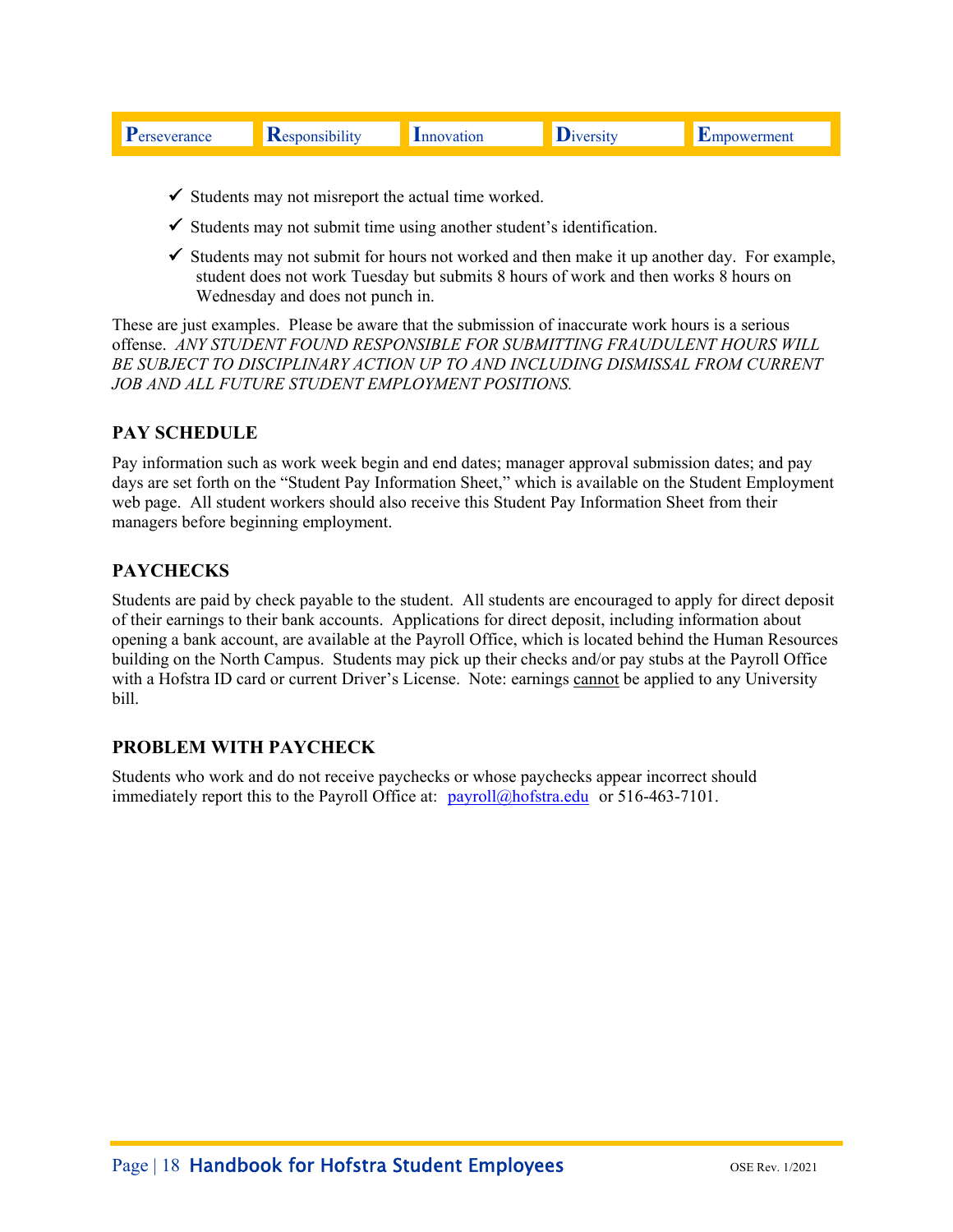**P**erseverance **R**esponsibility Innovation Diversity Empowerment

# **APPENDIX**

# **FREQUENTLY ASKED QUESTIONS CONCERNING UNDERGRADUATE AND GRADUATE STUDENT EMPLOYMENT**

#### *When and where can I look for a job?*

Matriculated students in good standing, enrolled in at least half-time semester hours, may begin their job search once they arrive on campus in the fall. F-1 international students must be lawfully maintaining their immigration status and abiding by the regulations of their status. Student Employment opportunities are listed on the Hofstra website. You may also go directly to any department on-campus to inquire about student employment opportunities.

#### *How do I apply for employment on campus?*

You can review the current student employment opportunities on the Hofstra University Student Employment web page and apply directly to the hiring manager. Your hiring manager must submit a completed Work Permit form to the Office of Student Employment. International students must additionally obtain and submit a U.S. Social Security card to the Office of Student Employment.

#### *How many hours may I work?*

Academic Year weekly maximum hours are as follows: undergraduates and graduates, Federal Work Study-25; international students-20; all may work a MAXIMUM of 30 hours per week during the summer and school breaks. Overtime is PROHIBITED. Most student employees work about 10-15 hours per week. See section entitled "Total Maximum Weekly Hours" on page 14 for more detailed information.

#### *May I have more than one job?*

Students are permitted to work in only one on-campus job at a time.

#### *What documents do I need for student employment?*

Before beginning work as a Hofstra student employee, among other things you must complete the United States Citizenship and Immigration Services Form I-9 to verify your eligibility to work in the US. You will need to show us specific ORIGINAL, UNEXPIRED identification (copies are not permitted), as mandated by the federal government. Acceptable forms of identification are listed at www.uscis.gov/files/form/i-9.pdf.

In addition, if you have not been paid by Hofstra previously you will need to complete payroll tax forms, a W-4 Employee Withholding Allowance Certificate and a New York State Withholding form.

Please Note: An exemption certificate is good for the calendar year. Any employee who claims "Exempt" from withholding is required to complete a new W-4 form by February 16th of each year to continue being exempt for the following year. Otherwise, his/her exemption will become single with 0.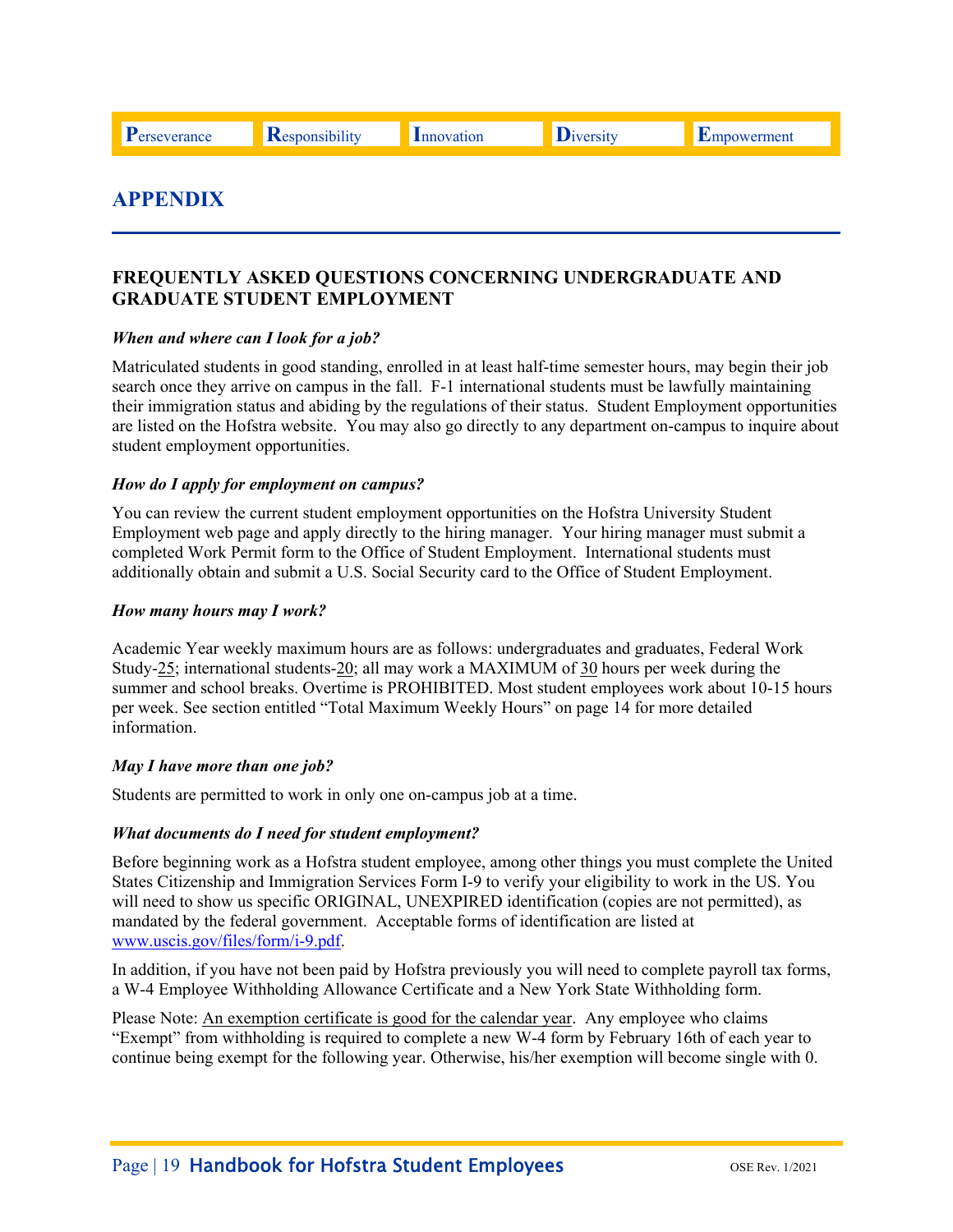| -- | 16 M | nen |
|----|------|-----|
|    |      |     |

## *How do I contact the Office of Student Employment?*

Human Resources center on campus and our web page is **http://www.hofstra.edu/studentemployment**. You can reach us at studentemployment@hofstra.edu, or call us at 463-6782. Our office is located in the

#### *How and when am I paid?*

You are paid by check according to the dates set forth on the Student Pay Information Sheet, a current copy of which is available on the Student Employment web page. You can pick up your paycheck at the Payroll Office or sign up for direct deposit.

#### *Do I need to do anything if I leave a job before the end of the academic year or summer?*

If you leave your position, for whatever reason, before the end of the academic year or summer, you must notify the Office of Student Employment by telephone or email and must include in such notification your last date of work. This notification requirement does not apply to short-term positions, i.e. day- or week-long positions.

#### *May I return to the same job each year?*

Yes, if you are invited to do so by your employer and if you are a matriculated student in good standing, enrolled in at least half-time semester hours. You do not need a new work permit if you are continuing a job from fall to spring semester, but you do need a new work permit for the summer or the next academic year.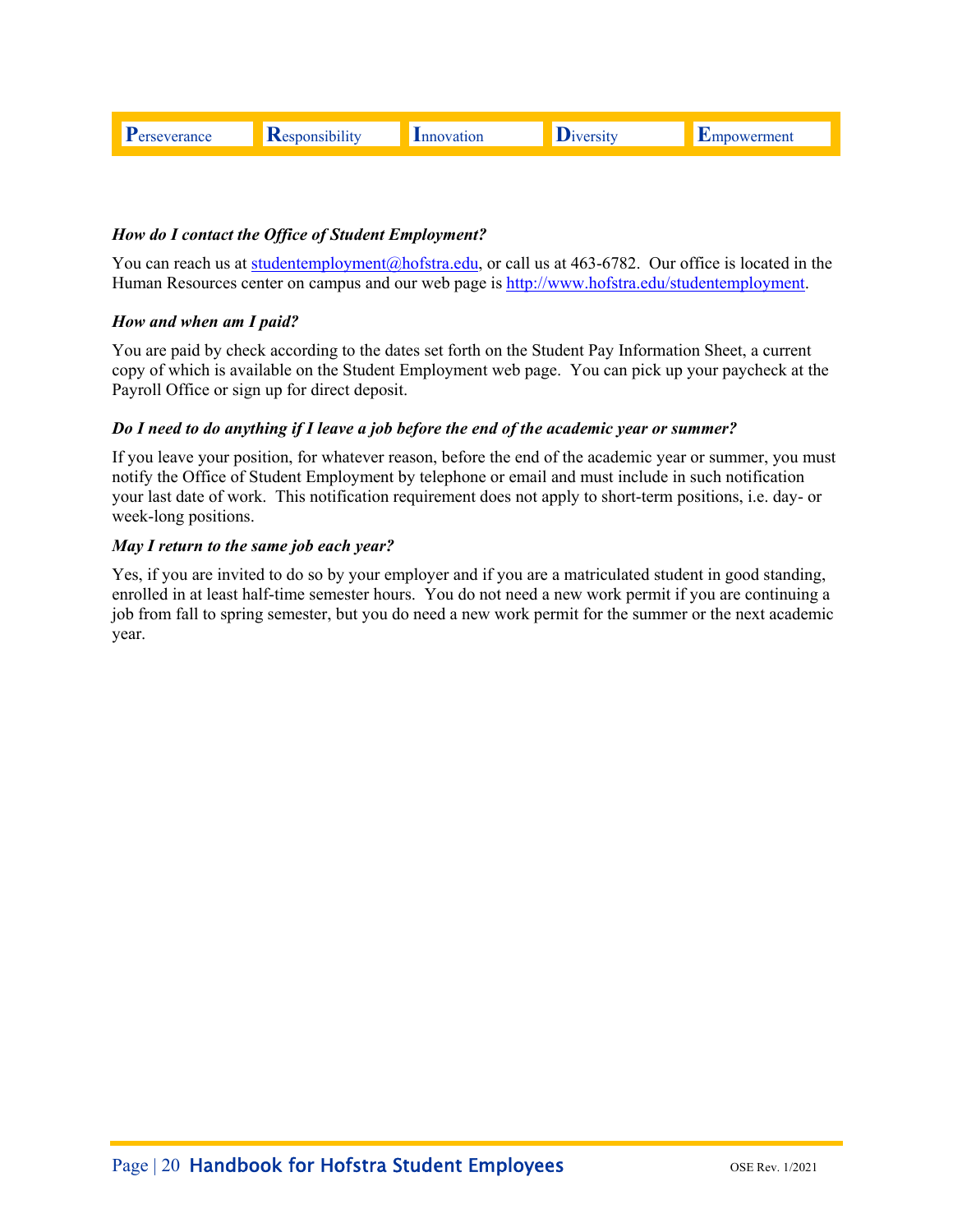Perseverance

Responsibility

**D**iversity

# FREQUENTLY ASKED QUESTIONS CONCERNING FEDERAL WORK-STUDY

## How can I get a Federal Work-Study Grant?

The first step in getting a Federal Work-Study Grant is to apply for financial aid. Filing the FAFSA (Free Application for Federal Student Aid) will establish eligibility for Federal Work-Study as well as other types of Federal financial aid. Be sure to indicate interest in Work-Study where the question is asked. Once the form is processed, you must return required supporting documents to the Office of Student Financial Services. A Financial Aid counselor will review your file to determine your eligibility.

### How do I know whether I have been awarded a Federal Work-Study Grant?

You will receive an award letter from Hofstra University indicating any and all financial aid you have been awarded. If you are eligible for Federal Work-Study, this financial aid award letter will list the dollar amount of the grant. You may also check your portal to see if you were awarded any FWS grant money. Finally, you may contact Student Financial Services by email at: studentfinancialservices $@$ hofstra.edu; by telephone at: 463-8000; or in person at: 206 Memorial Hall to speak with a counselor.

The dollar amount is the maximum a student may earn for the academic year on the Federal Work-Study Program. Summer Grants are awarded separately upon your request to the Office of Student Financial **Services** 

Students who do not qualify for Federal Work-Study can still work on campus as a Student Employee.

# If I receive a Federal Work-Study Grant, will that amount be deducted from my University bill?

No. Unlike other forms of financial aid, the amount of your Federal Work-Study Grant relates to ELIGIBILITY ONLY and the amount must be earned through a job. There is no guarantee that you will receive all or even part of this money, nor is there a guarantee that you will obtain a job. The only way you can receive any of the grant is to obtain a Federal Work-Study job. If you do, you are paid directly by check for your actual hours of work, but cannot earn more than the amount of your grant. You decide how the money will be spent.

#### Is there a Federal Work-Study job for every eligible student?

Unfortunately, no. Students apply for FWS jobs on a first-come, first-served basis once eligibility has been determined. All FWS job opportunities are posted online under the "Current Jobs" link on our web page at www.hofstra.edu/studentemployment. Eligible students apply as instructed in the applicable FWS posting. Federal Work-Study funds are awarded to each school by the government, not directly to each student. Once the funds granted to the school for this purpose are earned by students, the government does not award additional funds until the following year.

# **Do I have to work?**

No, you do not have to work, but working is the only way you have access to the grant money. If you do not work at a Federal Work-Study job during the year you are awarded a grant, you will not earn any part of that grant. If you obtain a Federal Work-Study job at any time during the grant year, you will start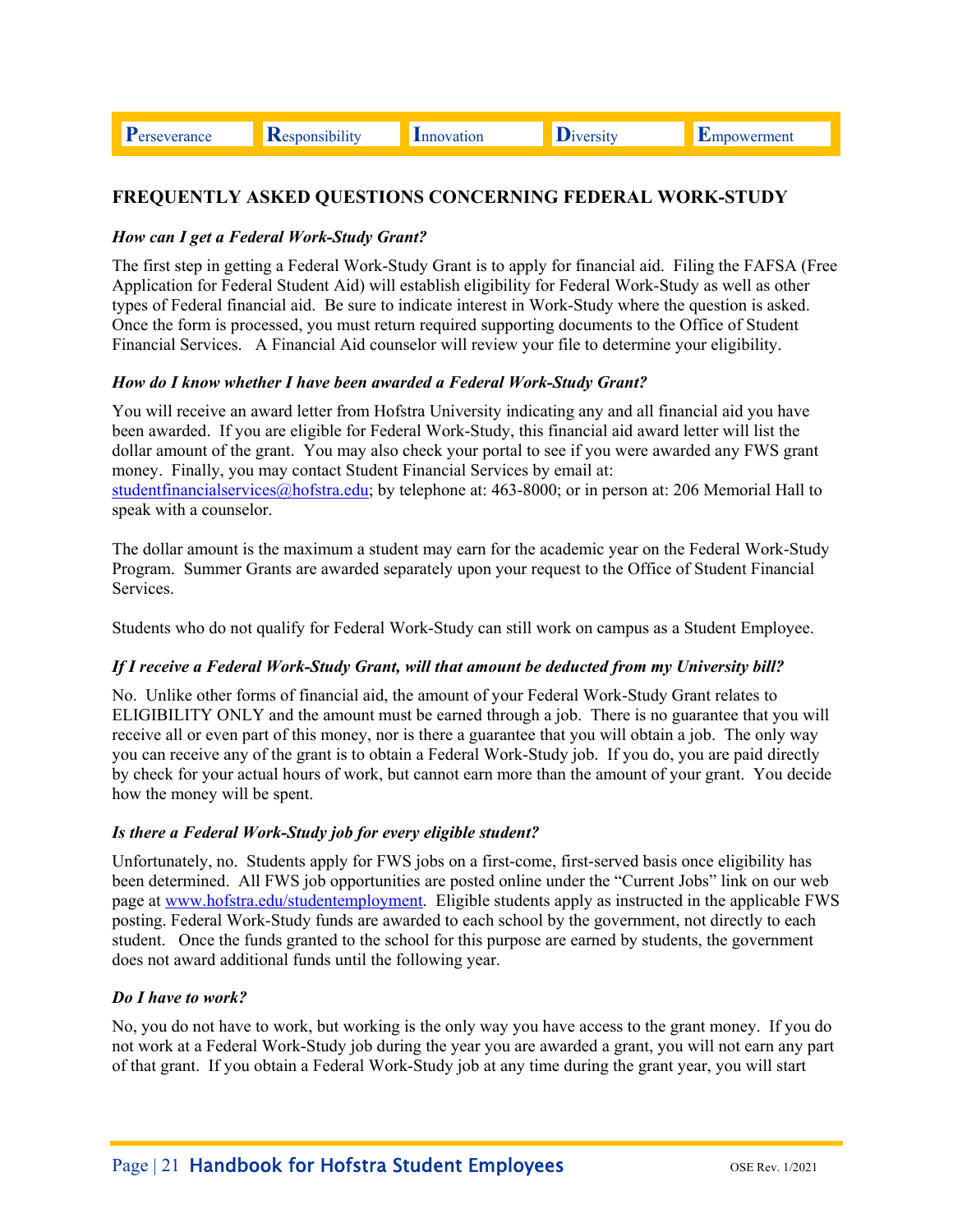|  |  |  | 10n | лэн | neni |
|--|--|--|-----|-----|------|
|--|--|--|-----|-----|------|

earning the grant amount.

### *Must I accept the job offered to me?*

No. You will have an opportunity to consider the jobs available at the time you want to start working. After interviewing with a department manager and receiving a job offer, you decide whether or not to accept the job. If you decide not to accept a job, you may consider other jobs which are available, on a first-come, first-served basis.

#### *Am I paid to study?*

 study. No. Federal Work-Study jobs are real jobs with real responsibilities. You are paid to work; NOT to

#### *If I don't use all the award money this year, may I use the Federal Work-Study grant I got this year to work next year? If I have a grant this year, will I have one next year?*

No. Federal Work-Study is a form of financial aid and, like other forms of financial aid, may be used only in the year for which it was awarded. You must reapply for this, as well as all other types of aid, each year. There is no guarantee that you will receive a grant each year, as it is part of your total financial aid package and will be influenced by other types of aid you receive (including loans), family income and your non-Federal Work-Study income during the previous year. All of these items are variable and can impact your eligibility.

#### *May I return to the same job each year?*

Yes, but only if you are invited to do so by your employer and if you are eligible the following year for Federal Work-Study. You must apply for financial aid each year and you must obtain and complete the appropriate paperwork from the Office of Student Employment at the beginning of each year. You do not need new paperwork if you are continuing a job from fall to spring semester, but you do need new paperwork for the summer and the next academic year.

#### *May I work off-campus with my Federal Work-Study grant?*

Yes, FWS jobs may be on or off-campus. Hofstra University encourages those students eligible for FWS to take advantage of employment offering community service opportunities. These jobs are available both on campus and in the local community. Off-campus FWS jobs may be with federal, state, or local public agencies or private nonprofit organizations and must be in the public interest. Some of our offcampus community service employers have been the Uniondale Public Library, Roosevelt Children's Academy, and the Cradle of Aviation Museum.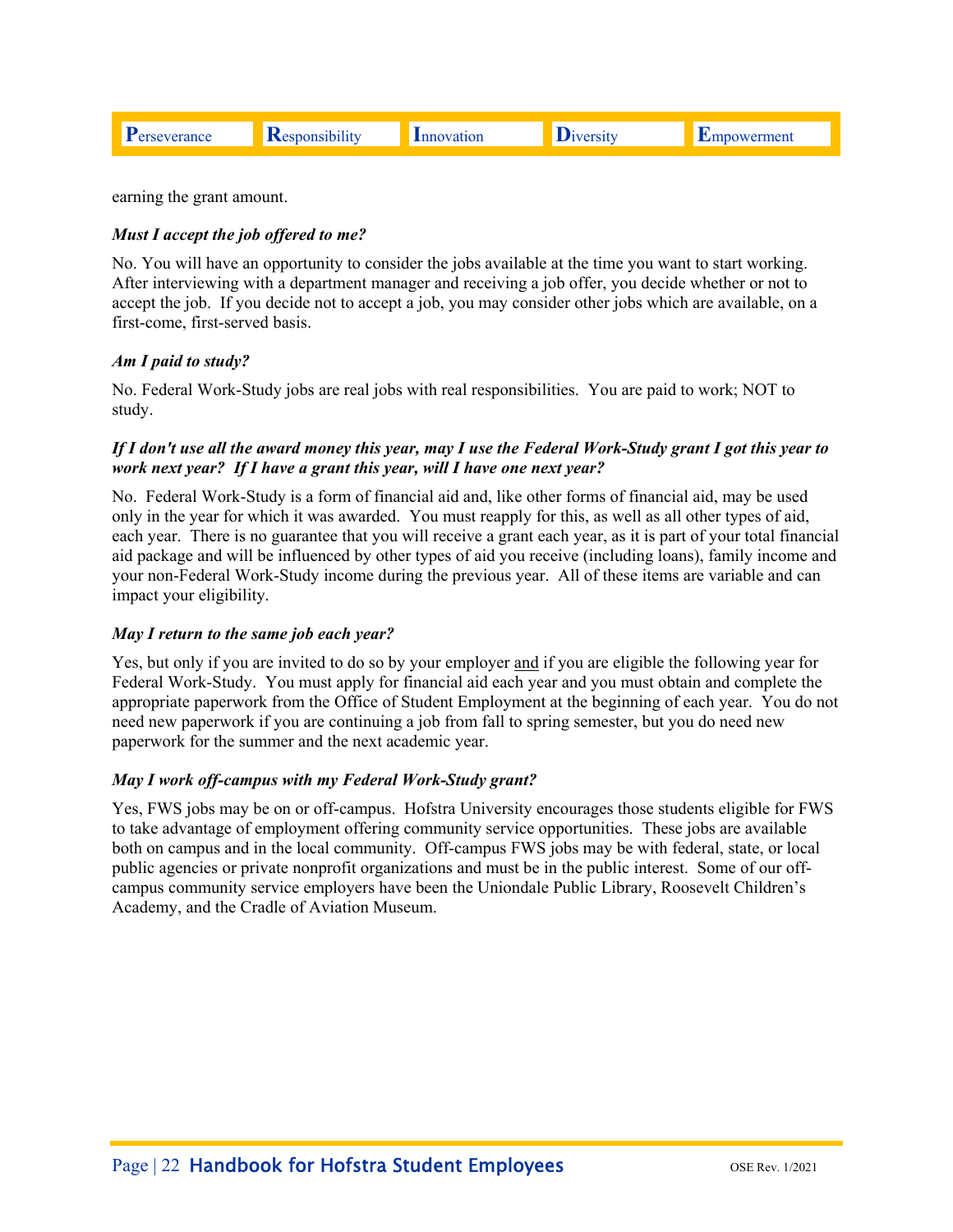**P**erseverance **R**esponsibility Innovation Diversity Empowerment

# **FREQUENTLY ASKED QUESTIONS CONCERNING EMPLOYMENT OF INTERNATIONAL STUDENTS**

Employment eligibility for international students is governed by federal law. Hofstra University's Office of International Student Affairs is responsible for verifying the work eligibility of our international students. All questions by international students or managers regarding eligibility and other special requirements relating to employment of the international student should be addressed to that office at (516) 463-6796 or international@hofstra.edu.

# *Is an international student eligible to work in the United States?*

You should not assume that an international student is automatically eligible to work in the United States. Unauthorized employment is a most serious violation and puts your ability to remain in the United States in jeopardy. Students should consult with the Office of International Student Affairs before accepting any employment.

# *What documents should the international student bring to the Office of Student Employment?*

- $\checkmark$  Completed Work Permit.
- $\checkmark$  Social Security Card (or receipt from the Social Security Administration Office)
- $\checkmark$  Unexpired foreign passport
- $\checkmark$  Form I-94
- $\checkmark$  Form I-20

The Office of Student Employment will then direct the international student to meet with the Payroll department, which will also require presentment of these documents.

# *Meeting with a Payroll representative.*

The Internal Revenue Service has special tax withholding rules that apply to wages paid to international student employees who are nonresidents. The Payroll Specialist will see that all tax related forms are completed accurately and submitted to the correct governmental agency.

# **Students who do not have a Social Security Card must apply for one immediately and may not begin working until they do so.**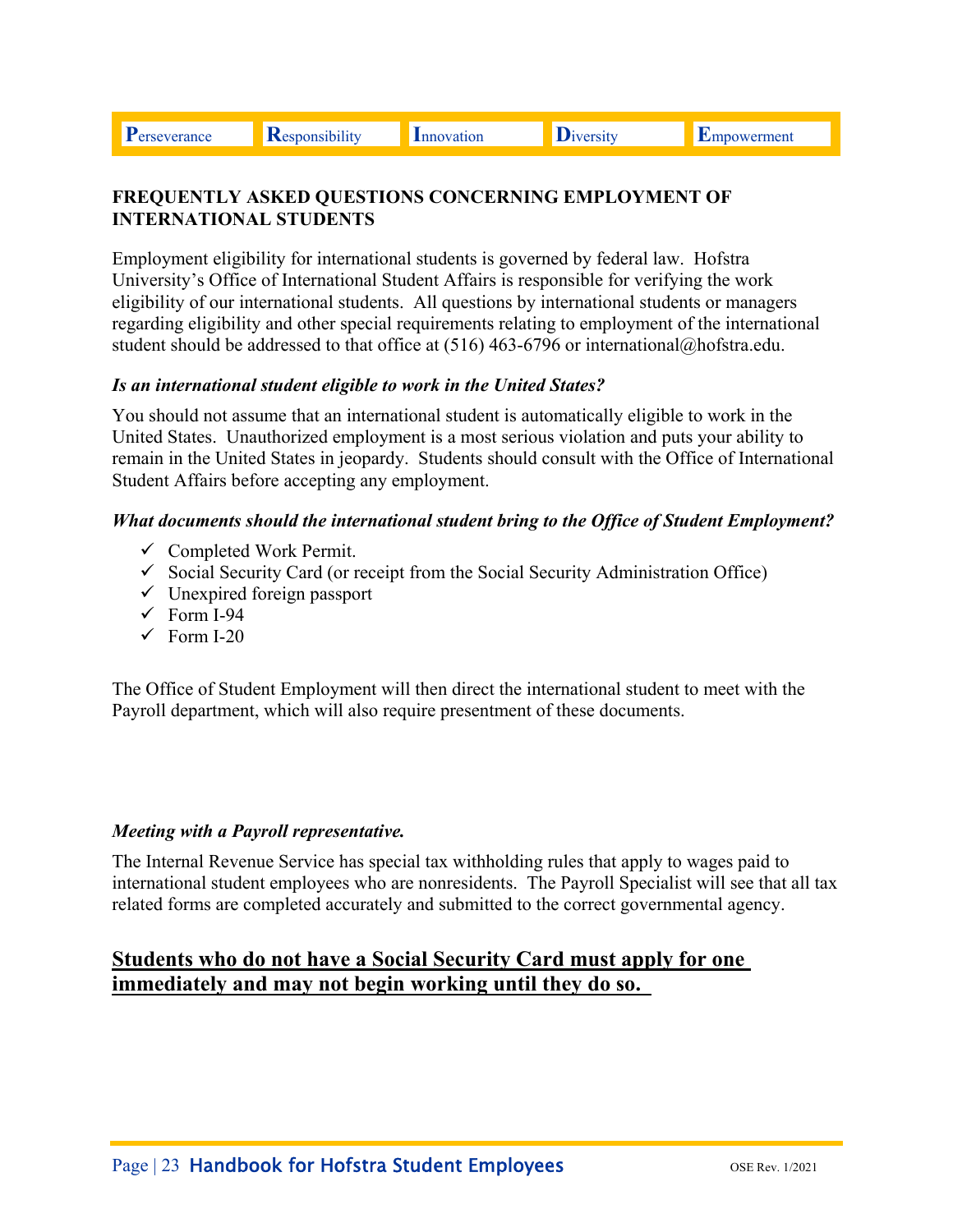# *How does the student apply for a Social Security Card?*

The United States Social Security Administration, a department of the United States government, only issues social security cards to eligible international students who have permission to work and have been offered a job. In order to secure a Social Security card, an international student must be in full compliance with his or her student immigration status. If so, the Office of International Student Affairs will provide an international student with a letter so indicating the compliant status. The Office of Student Employment will provide an international student with a letter of offered employment. The international student must bring both letters—that from the Office of International Student Affairs and that from the Office of Student Employment—to the local Social Security Administration office.

When an international student completes the application process he or she will receive a receipt from the Social Security Administration office. The student must then return to the Hofstra University Office of Student Employment to show this receipt.

### *When may the international student begin working?*

found at http://www.uscis.gov/files/form/i-9.pdf. When the international student returns to the Office of Student Employment with the Receipt from the Social Security Office, he or she will be asked to complete the United States Citizenship and Immigration Services Form I-9, which requires you to present certain original documents regarding your identification. **The student MAY NOT BEGIN WORKING UNTIL S/HE HAS COMPLETED THIS FORM I-9 and presented the necessary documents**. The list of acceptable documents may be

# *What happens when the student receives his or her Social Security Card?*

Once an international student receives the Social Security card and accompanying number in the mail, s/he must visit the Office of Student Employment.

#### *How often does the student need to meet with Payroll?*

An international student must contact the Payroll Office at the beginning of each new calendar year. At that time, the Payroll Office will advise whether an in-person meeting is required. An international student is also required to contact the Payroll Office any time there is a change or update to his or her immigration status or Form I-20. The Payroll Office may be reached at: payroll@hofstra.edu or 516-463-7101.

#### *How many hours per week may an international student work on campus?*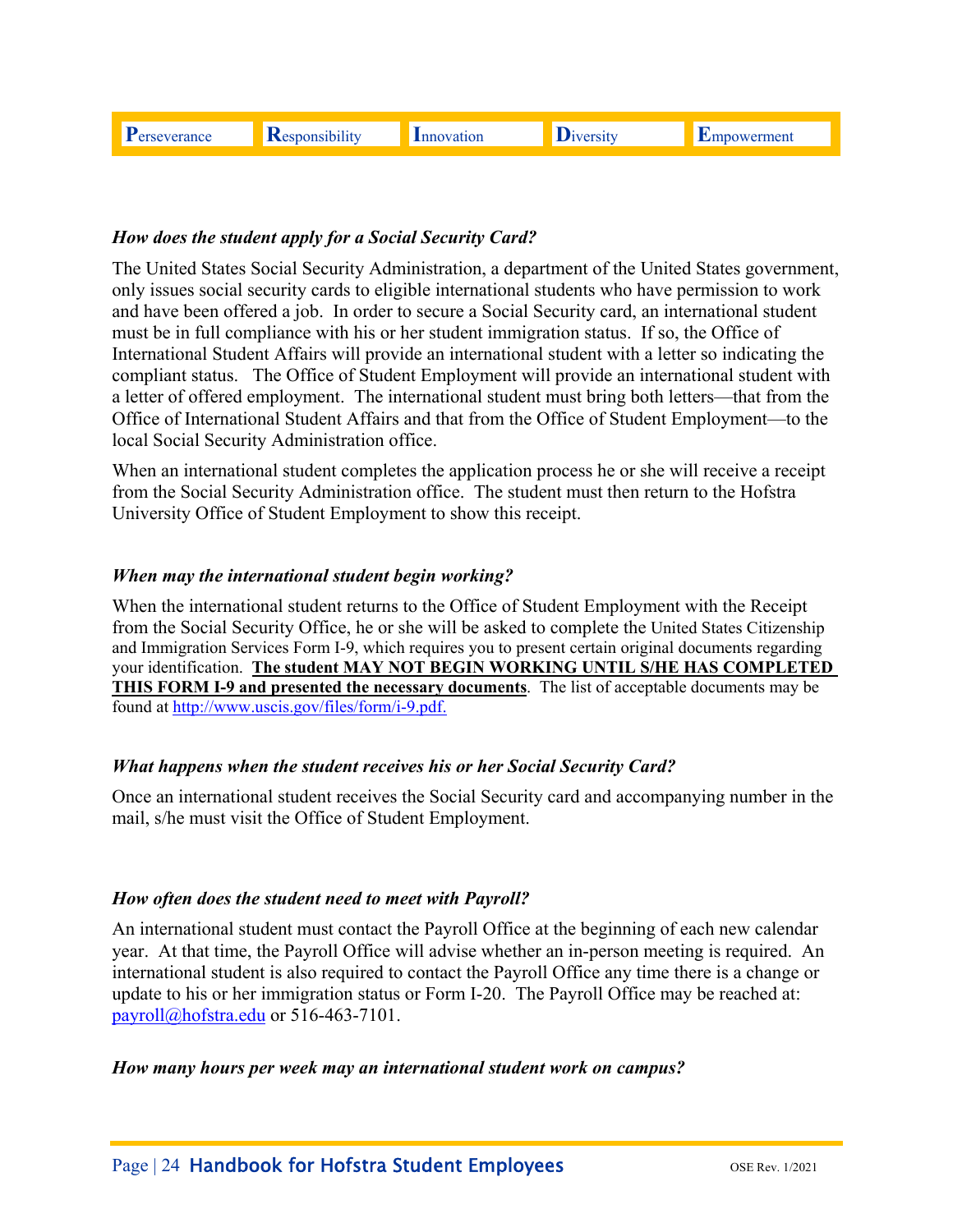F-1 international students may work a maximum of 20 hours per week when school is in session and 30 hours per week during summer and intersession.

May international students work in a Federal Work Study position?

No, international students are not eligible for Federal Work Study positions.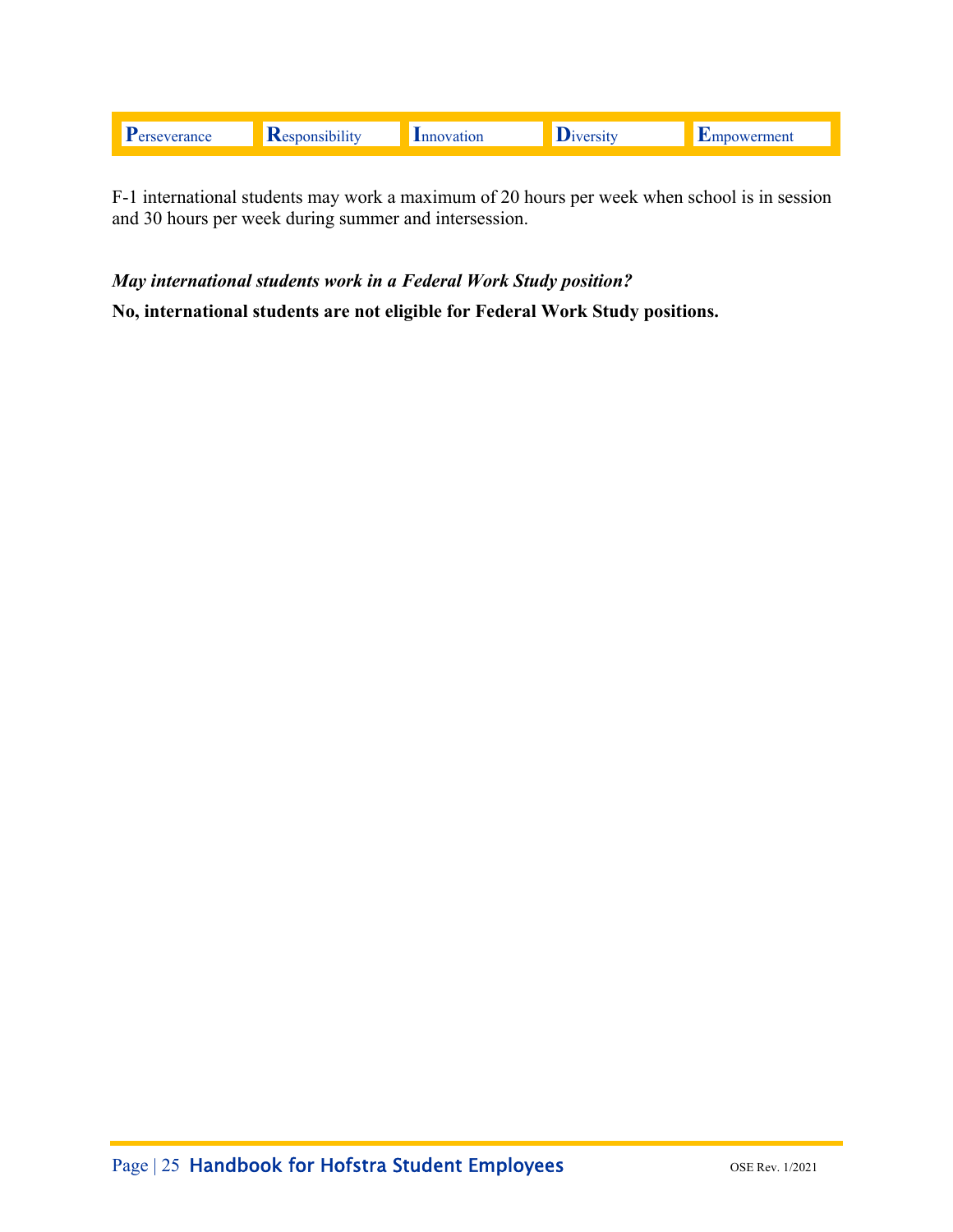**P**erseverance **R**esponsibility Innovation Diversity Empowerment

# **OTHER OPPORTUNITIES AVAILABLE FOR STUDENTS**

#### **Off-Campus Employment**

The Career Center maintains listings of off-campus employment including part-time and summer jobs. The Career Center is located in R. Lowe Hall on south campus, telephone 463-6060.

These off-campus jobs are available to all Hofstra students and represent opportunities in nearby business offices, shopping malls, and restaurants. Positions in other Long Island and New York City locations are also listed.

#### **Other On-Campus Employment**

The Food/Dining Services and Bookstore at Hofstra are independently managed, have their own policies, and do their own hiring. See area managers directly for employment opportunities and hiring requirements.

#### **Internships**

The Career Center also has information regarding internship opportunities. An internship enables students to work in a professional environment directly related to students' career goals. There are a variety of industries that support salaried and unpaid internships. Academic credit may be made available by a department chairperson or professor.

#### **Involvement on Campus**

#### *Extracurricular Activities*

Hofstra University offers a multitude of positions generally recognized as extracurricular. These positions-- which are part of your overall educational experience at Hofstra -- are not employment positions. Some come with a stipend. Examples of extracurricular activities include pep band, mascots, cheerleading, dramatics, musical performances, bands, choirs, athletics, athletic team student managers, debate teams, etc. Please visit the following website for more information: http://www.hofstra.edu/StudentAffairs/.

#### *Resident Assistants, Mentors, Orientation Leaders, Welcome Week Coordinators, Etc.*

There are opportunities on campus for students to serve as residence hall assistants, dormitory counselors, or orientation leaders. These positions, which may also offer stipends or housing, offer educational leadership and mentoring opportunities for students and are not employment positions. Please visit the above Student Affairs website for more information.